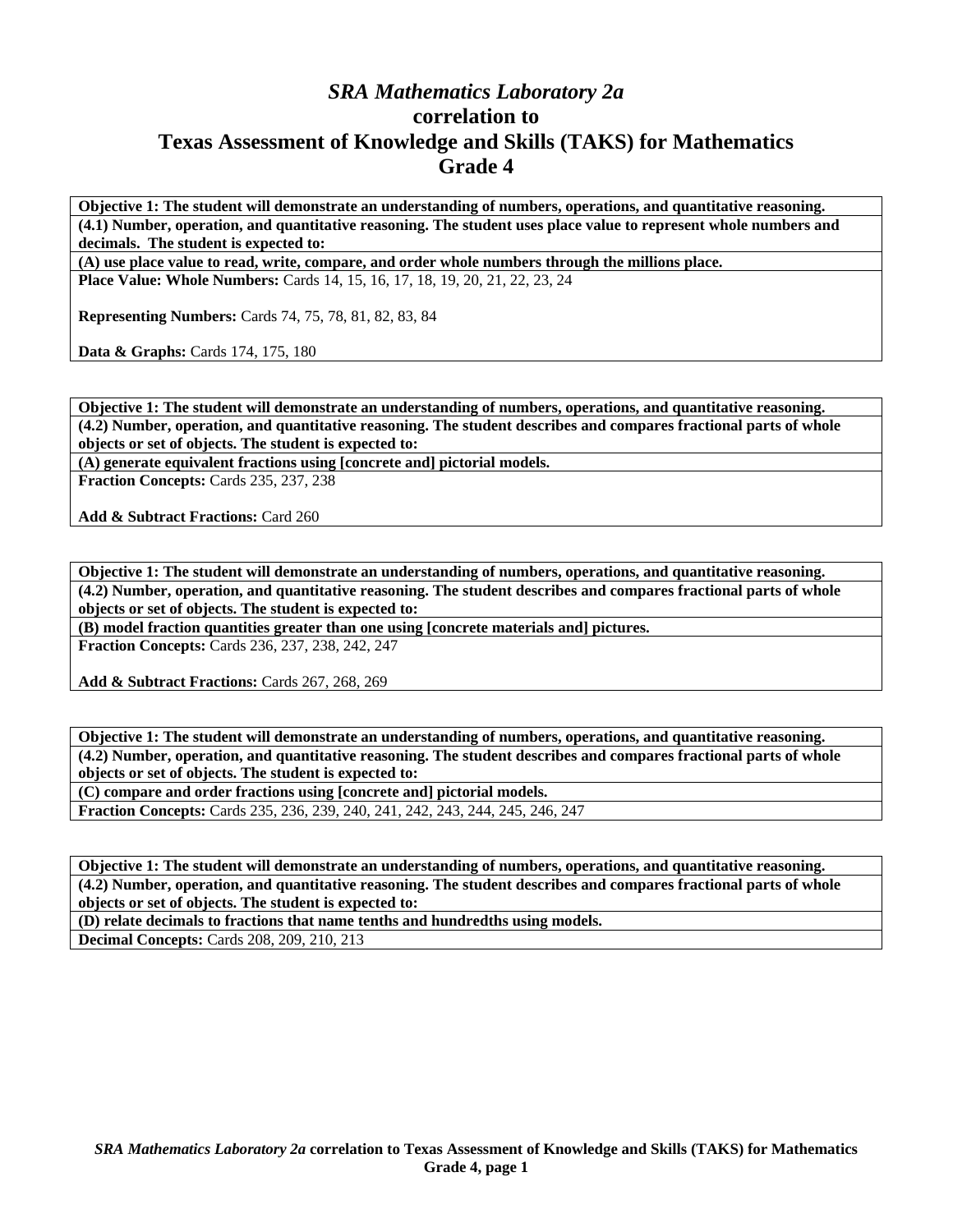**Objective 1: The student will demonstrate an understanding of numbers, operations, and quantitative reasoning. (4.3) Number, operation, and quantitative reasoning. The student adds and subtracts to solve meaningful problems involving whole numbers and decimals. The student is expected to:** 

**(A) use addition and subtraction to solve problems involving whole numbers;** 

**Basic Facts: Add & Subtract:** Cards 1, 2, 3, 4, 5, 6, 7, 8, 9, 10, 11, 12, 13

**Add Whole Numbers:** Cards 25, 26, 27, 28, 29, 30, 31, 32, 33, 34, 35, 36, 37, 38, 39, 40, 41, 42, 43

**Subtract Whole Numbers:** Cards 55, 56, 57, 58, 59, 60, 61, 62, 63, 64, 65, 66, 67, 68, 69, 70, 71, 72, 73

**Objective 1: The student will demonstrate an understanding of numbers, operations, and quantitative reasoning. (4.3) Number, operation, and quantitative reasoning. The student adds and subtracts to solve meaningful problems involving whole numbers and decimals. The student is expected to:** 

**(B) add and subtract decimals to the hundredths place using [concrete and] pictorial models.** 

**Time & Money: Cards 46, 47, 49** 

**Add & Subtract Decimals:** Cards 289, 290, 291, 292, 293, 294, 295, 296, 297, 298, 299, 300

**Objective 1: The student will demonstrate an understanding of numbers, operations, and quantitative reasoning. (4.4) Number, operation, and quantitative reasoning. The student multiplies and divides to solve meaningful problems involving whole numbers. The student is expected to:** 

**(A) models factors and products using arrays and area models.** 

**Basic Facts: Multiply & Divide: Cards 98, 99, 100, 101** 

**Multiply Whole Numbers by 1 Digit:** Card 114

**Multiply Whole Numbers by 2 Digits:** Card 144

Patterns & Numbers: Card 197

**Objective 1: The student will demonstrate an understanding of numbers, operations, and quantitative reasoning. (4.4) Number, operation, and quantitative reasoning. The student multiplies and divides to solve meaningful problems involving whole numbers. The student is expected to:** 

**(B) represent multiplication and division situations in picture, word, and number form.** 

**Basic Facts: Multiply & Divide:** Cards 98, 99, 100, 101, 102, 103, 104, 105, 106, 107, 108, 109, 110, 111, 112

**Multiply Whole Numbers by 1 Digit:** Cards 113, 114, 115, 116, 117, 118, 119, 120, 121, 122, 123, 124, 125, 126, 127, 128, 129

**Multiply Whole Numbers by 2 Digits:** Cards 140, 141, 142, 143, 144, 145, 146, 147, 148, 149, 150

**Divide Whole Numbers by 1 Digit:** Cards 161, 162, 163, 164, 165, 166, 167, 168, 169, 170, 171, 172, 173

**Divide Whole Numbers by 2 Digits:** Cards 248, 249, 250, 251, 252, 253, 254, 255, 256, 257, 258, 259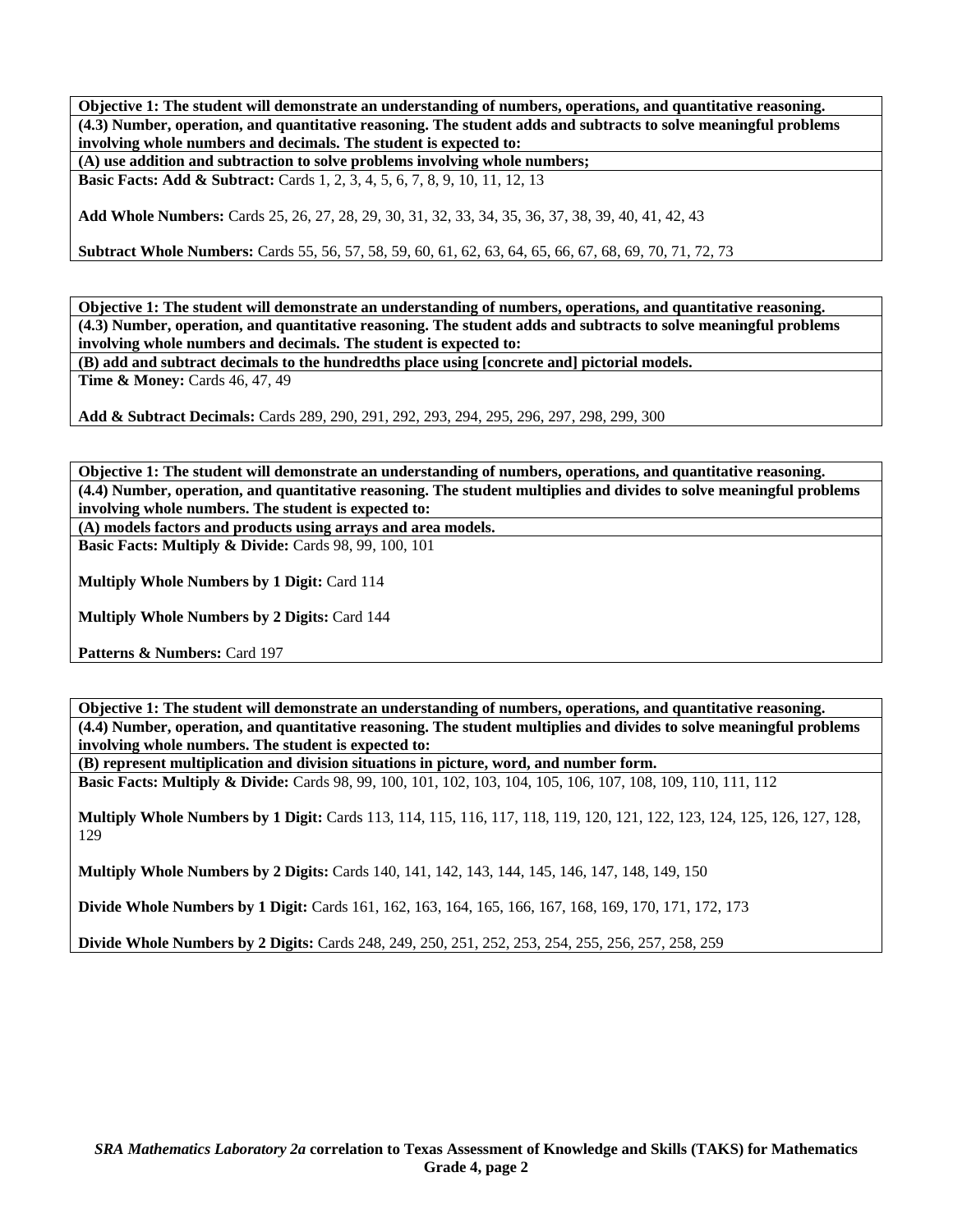**Objective 1: The student will demonstrate an understanding of numbers, operations, and quantitative reasoning. (4.4) Number, operation, and quantitative reasoning. The student multiplies and divides to solve meaningful problems involving whole numbers. The student is expected to:** 

**(C) recall and apply multiplication facts through 12 x 12.** 

**Basic Facts: Multiply & Divide:** Cards 98, 99, 100, 101, 102, 103, 105, 108, 109, 110, 111, 112

**Multiply Whole Numbers by 1 Digit:** Cards 113, 114, 115, 116, 117, 118, 119

Patterns & Numbers: Cards 199, 205

**Objective 1: The student will demonstrate an understanding of numbers, operations, and quantitative reasoning. (4.4) Number, operation, and quantitative reasoning. The student multiplies and divides to solve meaningful problems involving whole numbers. The student is expected to:** 

**(D) use multiplication to solve problems involving two-digit numbers.** 

**Multiply Whole Numbers by 1 Digit:** Cards 113, 114, 115, 116, 117, 118, 119, 120, 121, 122, 123, 124, 125, 126, 127, 128, 129

**Multiply Whole Numbers by 2 Digits:** Cards 140, 141, 142, 143, 144, 145, 146, 147, 148, 149, 150

**Objective 1: The student will demonstrate an understanding of numbers, operations, and quantitative reasoning. (4.4) Number, operation, and quantitative reasoning. The student multiplies and divides to solve meaningful problems involving whole numbers. The student is expected to:** 

**(E) use division to solve problems involving one-digit divisors.** 

**Basic Facts: Multiply & Divide:** Cards 104, 105, 106, 107, 108, 109, 110, 111, 112, 113, 114

**Divide Whole Numbers by 1 Digit:** Cards 161, 162, 163, 164, 165, 166, 167, 168, 169, 170, 171, 172, 173

**Divide Whole Numbers by 2 Digits:** Cards 248, 249, 250, 251, 252, 253, 254, 255, 256, 257, 258, 259

**Objective 1: The student will demonstrate an understanding of numbers, operations, and quantitative reasoning. (4.5) Number, operation, and quantitative reasoning. The student estimates to determine reasonable results. The student is expected to:** 

**(A) round whole numbers to the nearest ten, hundred, or thousand to approximate reasonable results in problem situations.** 

**Add Whole Numbers:** Cards 25, 35, 37

**Subtract Whole Numbers:** Cards 55, 65, 68

**Representing Numbers:** Cards 76, 77, 78

**Multiply Whole Numbers by 1 Digit:** Cards 118, 124

**Multiply Whole Numbers by 2 Digits:** Card 143

**Divide Whole Numbers by 1 Digit:** Card 167

**Decimal Concepts:** Card 214

**Divide Whole Numbers by 2 Digits:** Card 252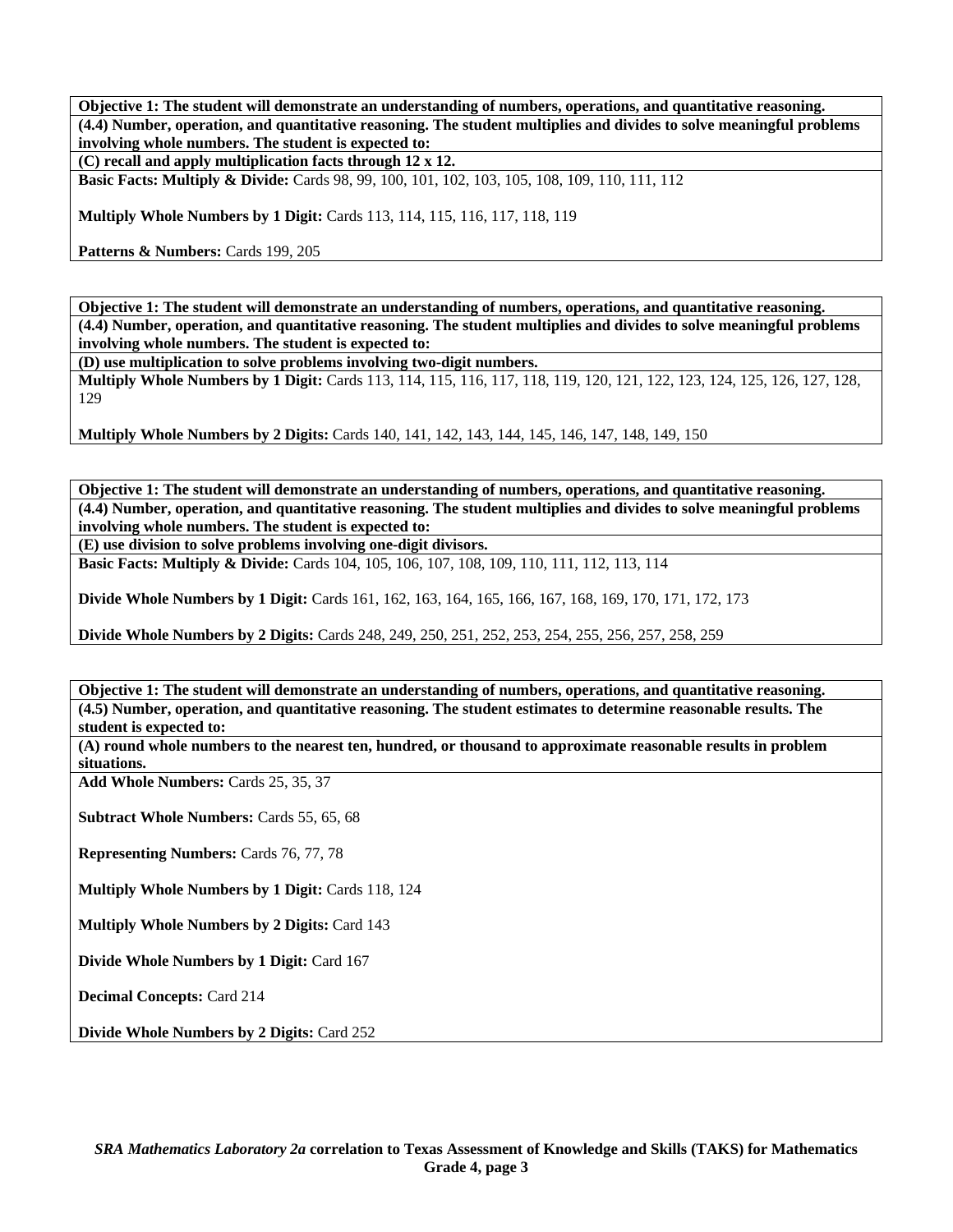**Objective 1: The student will demonstrate an understanding of numbers, operations, and quantitative reasoning. (4.5) Number, operation, and quantitative reasoning. The student estimates to determine reasonable results. The student is expected to:** 

**(B) estimate a product or quotient beyond basic facts.** 

**Multiply Whole Numbers by 1 Digit:** Cards 118, 124

**Multiply Whole Numbers by 2 Digits:** Card 143

**Divide Whole Numbers by 1 Digit:** Card 167

**Divide Whole Numbers by 2 Digits:** Card 252

**Objective 2: The student will demonstrate an understanding of patterns, relationships, and algebraic reasoning. (4.6) Patterns, relationships, and algebraic thinking. The student uses patterns in multiplication and division. The student is expected to:** 

**(B) solve division problems related to multiplication facts (fact families) such as**  $9 \times 9 = 81$  **and**  $81 \div 9 = 9$ **. Basic Facts: Multiply & Divide: Cards 110, 112** 

**Divide Whole Numbers by 2 Digits:** Card 249

**Objective 2: The student will demonstrate an understanding of patterns, relationships, and algebraic reasoning. (6) Patterns, relationships, and algebraic thinking. The student uses patterns in multiplication and division. The student is expected to:** 

**(C) use patterns to multiply by 10 and 100.** 

**Linear Measurement:** Card 92

**Multiply Whole Numbers by 1 Digit:** Cards 113, 114, 115, 116, 117, 118, 119, 124

**Multiply Whole Numbers by 2 Digits:** Cards 140, 141, 142, 143, 145

**Weight, Capacity, & Temperature:** Card 227

**Objective 2: The student will demonstrate an understanding of patterns, relationships, and algebraic reasoning. (7) Patterns, relationship, and algebraic thinking. The student uses organizational structures to analyze and describe patterns and relationships. The student is expected to:** 

**(A) describe the relationship between two sets of related data such as ordered pairs in a table. Basic Facts: Add & Subtract: Cards 12, 13** 

**Add Whole Numbers:** Card 31

**Subtract Whole Numbers:** Card 57

**Basic Facts: Multiply & Divide: Cards 111, 112** 

**Multiply Whole Numbers by 1 Digit:** Card 117

**Multiply Whole Numbers by 2 Digits:** Card 142

**Divide Whole Numbers by 1 Digit:** Card 162

**Patterns & Numbers:** Cards 205, 206, 207

**Divide Whole Numbers by 2 Digits:** Card 256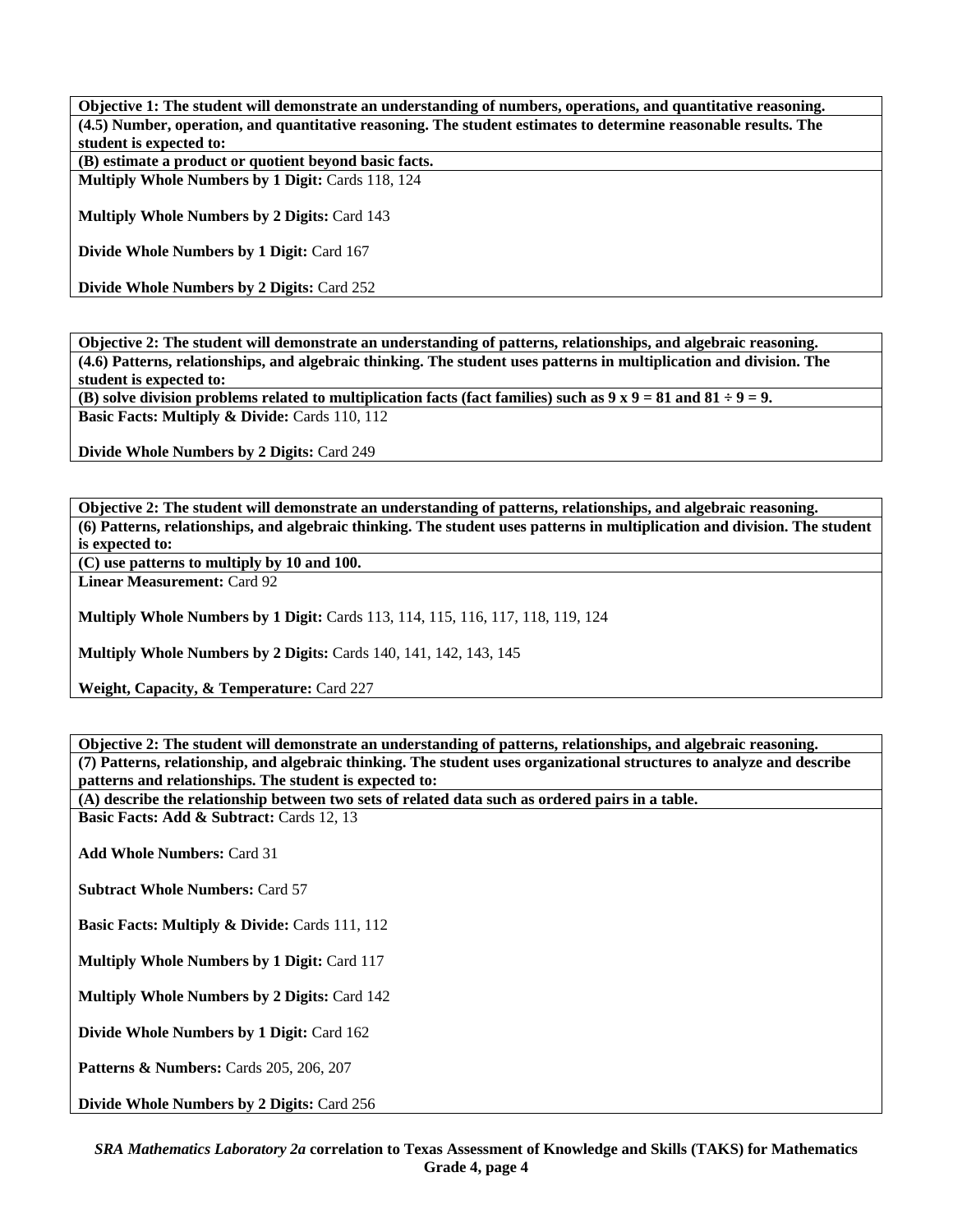**Objective 3: The student will demonstrate an understanding of geometry and spatial reasoning.** 

**(4.8) Geometry and spatial reasoning. The student identifies and describes lines, shapes, and solids using formal geometric language. The student is expected to:** 

**(A) identify right, acute, and obtuse angles.** 

**Geometric Figures:** Cards 133, 134, 135

**Objective 3: The student will demonstrate an understanding of geometry and spatial reasoning. (4.8) Geometry and spatial reasoning. The student identifies and describes lines, shapes, and solids using formal geometric language. The student is expected to:** 

**(B) identify models of parallel and perpendicular lines.** 

**Geometric Figures:** Cards 131, 134, 137

**Objective 3: The student will demonstrate an understanding of geometry and spatial reasoning. (4.8) Geometry and spatial reasoning. The student identifies and describes lines, shapes, and solids using formal geometric language. The student is expected to:** 

**(C) describe shapes and solids in terms of vertices, edges, and faces.** 

**Geometric Figures:** Cards 135, 136, 137, 139

**Geometry Basics:** Cards 157, 158, 160

**Objective 3: The student will demonstrate an understanding of geometry and spatial reasoning. (4.9) Geometry and spatial reasoning. The student connects transformations to congruence and symmetry. The student is expected to:** 

**(B) use translations, reflections, and rotations to verify that two shapes are congruent.** 

**Spatial Sense & Transformations:** Cards 272, 275, 276, 277, 278, 279, 280

**Objective 3: The student will demonstrate an understanding of geometry and spatial reasoning. (4.9) Geometry and spatial reasoning. The student connects transformations to congruence and symmetry. The student is expected to:** 

**(C) use reflections to verify that a shape has symmetry. Spatial Sense & Transformations:** Cards 270, 271, 274

**Objective 3: The student will demonstrate an understanding of geometry and spatial reasoning.** 

**(4.10) Geometry and spatial reasoning. The student recognizes the connections between numbers and points on a number lie. The student is expected to:** 

**(A) locate and name points on a number line using whole numbers, fractions such as halves and fourths, and decimals such as tenths.** 

**Basic Facts: Add & Subtract:** Cards 1, 3, 8, 13

**Representing Numbers:** Cards 79, 81, 82, 83, 84

Linear Measurement: Cards 88, 94, 95

**Objective 4: The student will demonstrate an understanding of the concepts and uses of measurement. (4.11) Measurement. The student selects and uses appropriate units and procedures to measure weight and capacity. The student is expected to:** 

**(A) estimate [and measure] weight using standard units including ounces, pounds, grams, and kilograms. Weight, Capacity, & Temperature:** Cards 219, 221, 223, 225, 226, 27, 228, 231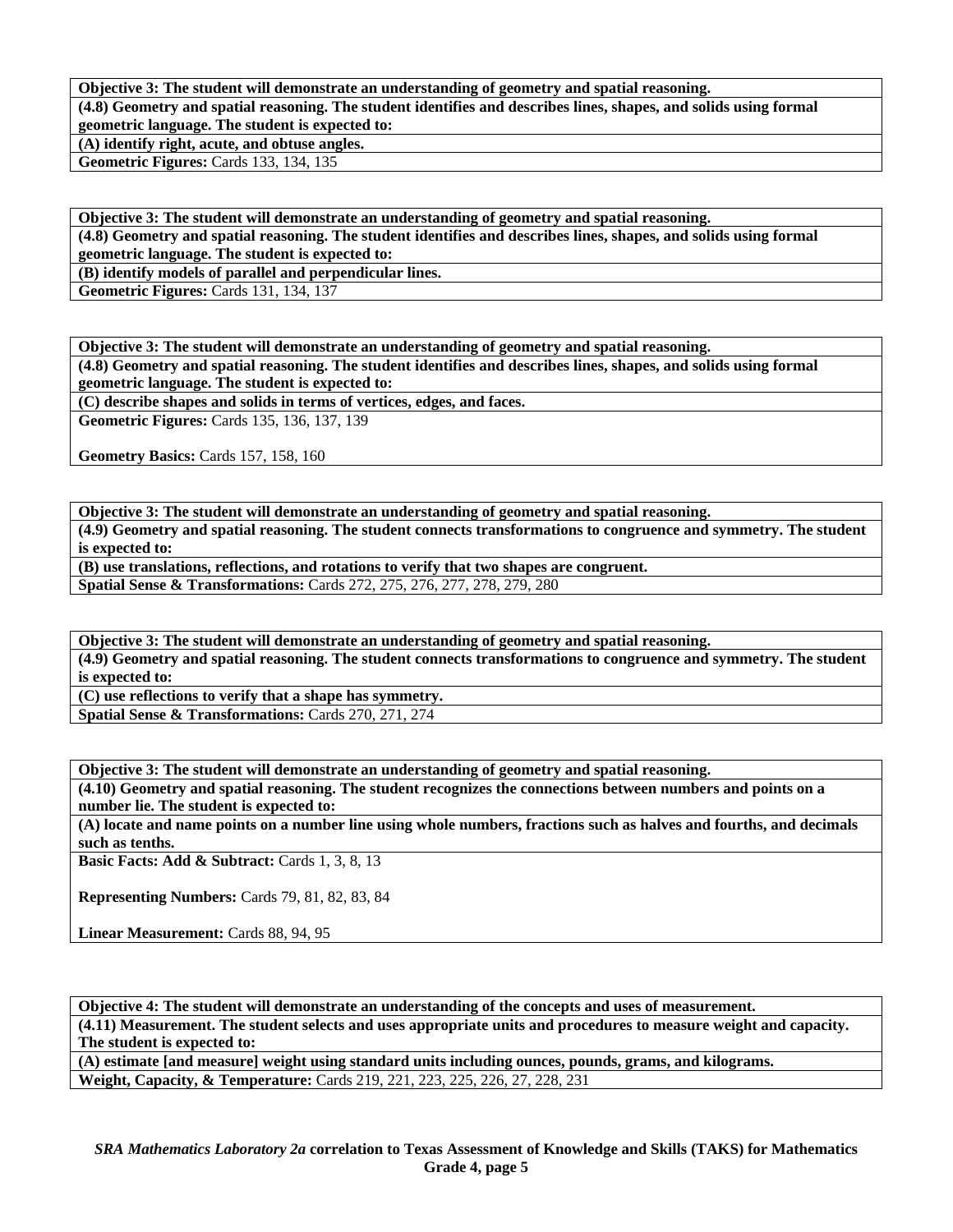**Objective 4: The student will demonstrate an understanding of the concepts and uses of measurement. (4.11) Measurement. The student selects and uses appropriate units and procedures to measure weight and capacity. The student is expected to:** 

**(B) estimate [and measure] capacity using standard units including milliliters, liters, cups, pints, quarts, and gallons. Weight, Capacity, & Temperature:** Cards 220, 222, 224, 225, 226, 227, 229, 231

**Objective 4: The student will demonstrate an understanding of the concepts and uses of measurement. (4.12) Measurement. The student applies measurement concepts. The student is expected to measure to solve problems involving length, including perimeter, time, temperature, and area.** 

**(A) measure to solve problems involving length, including perimeter, time, temperature, and area.** 

**Time & Money:** Cards 50, 51, 52, 53, 54

**Linear Measurement:** Cards 85, 86, 87, 88, 89, 90, 91, 92, 93, 94, 95, 96, 97

**Perimeter & Area:** Cards 186, 187, 188, 189, 190, 191, 192, 193, 194, 195

**Weight, Capacity, & Temperature:** Cards 219, 220, 222, 223, 224, 225, 226, 227, 228, 229, 230, 231

**Objective 5: The student will demonstrate an understanding of probability and statistics. (4.13) Probability and statistics. The student solves problems by collecting, organizing, displaying, and interpreting sets of data. The student is expected to:** 

**(A) list all possible outcomes of a probability experiment such as tossing a coin.** 

**Probability:** Cards 281, 282, 285, 288

**Objective 5: The student will demonstrate an understanding of probability and statistics.** 

**(4.13) Probability and statistics. The student solves problems by collecting, organizing, displaying, and interpreting sets of data. The student is expected to:** 

**(B) use a pair of numbers to compare favorable outcomes to all possible outcomes such as four heads out of six tosses of coin.** 

**Probability:** Cards 283, 284, 286, 287, 288

**Objective 5: The student will demonstrate an understanding of probability and statistics.** 

**(4.13) Probability and statistics. The student solves problems by collecting, organizing, displaying, and interpreting sets of data. The student is expected to:** 

**(C) interpret bar graphs.** 

Data & Graphs: Cards 177, 178, 180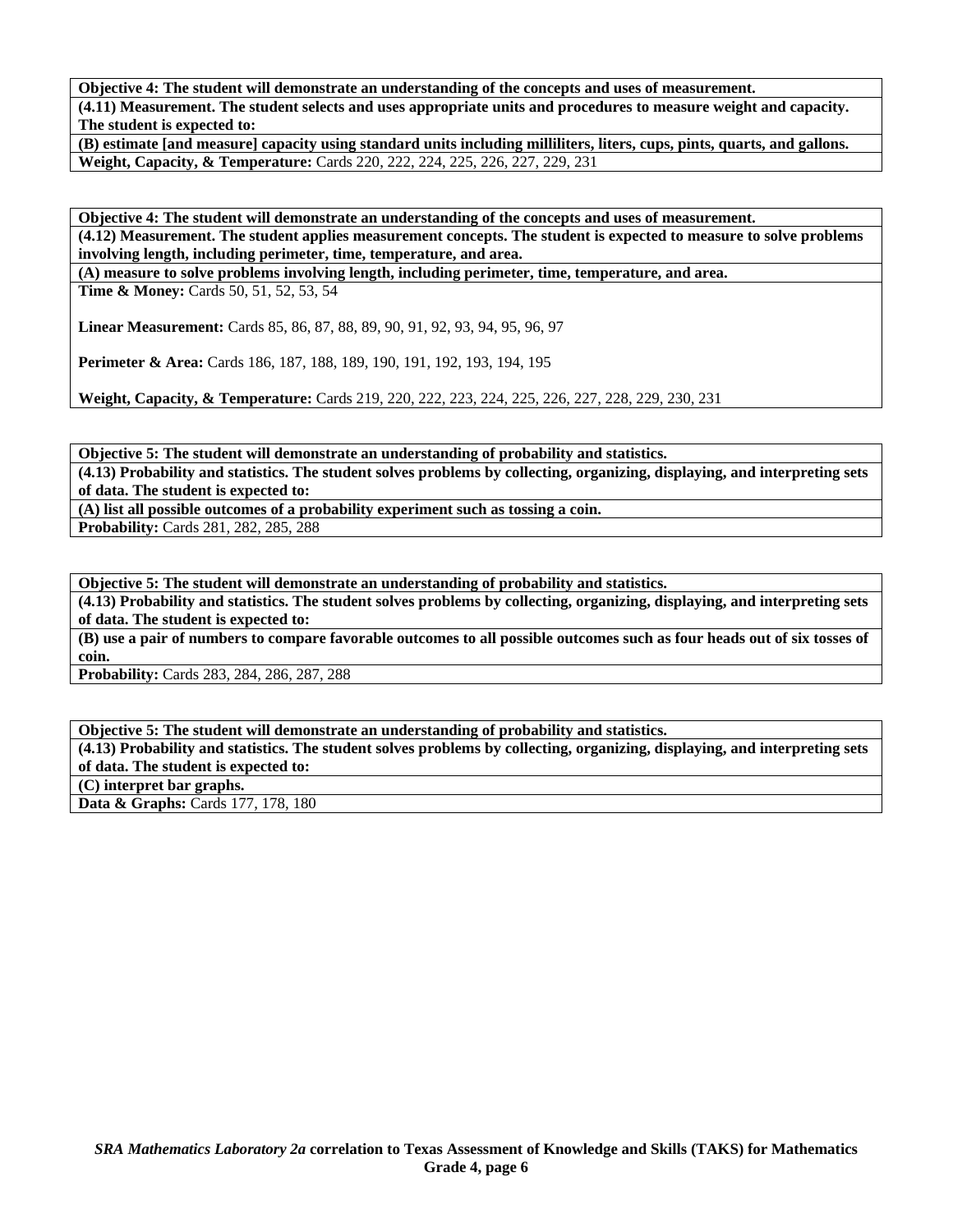**Objective 6: The student will demonstrate an understanding of the mathematical processes and tools used in problem solving. (4.14) Underlying processes and mathematical tools. The student applies Grade 4 mathematics to solve problems connected to everyday experiences and activities in and outside of school. The student is expected to: (A) identify the mathematics in everyday situations. Basic Facts: Add & Subtract:** Cards 1, 2, 3, 4, 5, 6, 7, 8, 9, 10, 11, 12, 13 **Place Value: Whole Numbers:** Cards 14, 15, 16, 17, 18, 19, 20, 21, 22, 23, 24 **Add Whole Numbers:** Cards 25, 26, 27, 28, 29, 30, 31, 32, 33, 34, 35, 36, 37, 38, 39, 40, 41, 42, 43 **Time & Money:** Cards 44, 45, 46, 47, 48, 49, 50, 51, 52, 53, 54 **Subtract Whole Numbers:** Cards 55, 56, 57, 58, 59, 60, 61, 62, 63, 64, 65, 66, 67, 68, 69, 70, 71, 72, 73 **Representing Numbers:** Cards 74, 75, 76, 77, 78, 79, 80, 81, 82, 83, 84 **Linear Measurement:** Cards 85, 86, 87, 88, 89, 90, 91, 92, 93, 94, 95, 96, 97 **Basic Facts: Multiply & Divide:** Cards 98, 99, 100, 101, 102, 103, 104, 105, 106, 107, 108, 109, 110, 111, 112 **Multiply Whole Numbers by 1 Digit:** Cards 113, 114, 115, 116, 117, 118, 119, 120, 121, 122, 123, 124, 125, 126, 127, 128, 129 **Geometric Figures:** Cards 130, 131, 132, 133, 134, 135, 136, 137, 138, 139 **Multiply Whole Numbers by 2 Digits:** Cards 140, 141, 142, 143, 144, 145, 146, 147, 148, 149, 150 **Geometry Basics:** Cards 151, 152, 153, 154, 155, 156, 157, 158, 159, 160 **Divide Whole Numbers by 1 Digit:** Cards 161, 162, 163, 164, 165, 166, 167, 168, 169, 170, 171, 172, 173 **Data & Graphs:** Cards 174, 175, 176, 177, 178, 179, 180, 181, 182, 183, 184, 185 **Perimeter & Area:** Cards 186, 187, 188, 189, 190, 191, 192, 193, 194, 195 Patterns & Numbers: Cards 196, 197, 198, 199, 200, 201, 202, 203, 204, 205, 206, 207 **Decimal Concepts:** Cards 208, 209, 210, 211, 212, 213, 214, 215, 216, 217, 218 **Weight, Capacity, & Temperature:** Cards 219, 220, 221, 222, 223, 224, 225, 226, 227, 228, 229, 230, 231 **Fraction Concepts:** Cards 232, 233, 234, 235, 236, 237, 238, 239, 240, 241, 242, 243, 244, 245, 246, 247 **Divide Whole Numbers by 2 Digits:** Cards 248, 249, 250, 251, 252, 253, 254, 255, 256, 257, 258, 259 **Add & Subtract Fractions:** Cards 260, 261, 262, 263, 264, 265, 266, 267, 268, 269 **Spatial Sense & Transformations:** Cards 270, 271, 272, 273, 274, 275, 276, 277, 278, 279, 280 **Probability:** Cards 281, 282, 283, 284, 285, 286, 287, 288 **Add & Subtract Decimals:** Cards 289, 290, 291, 292, 293, 294, 295, 296, 297, 298, 299, 300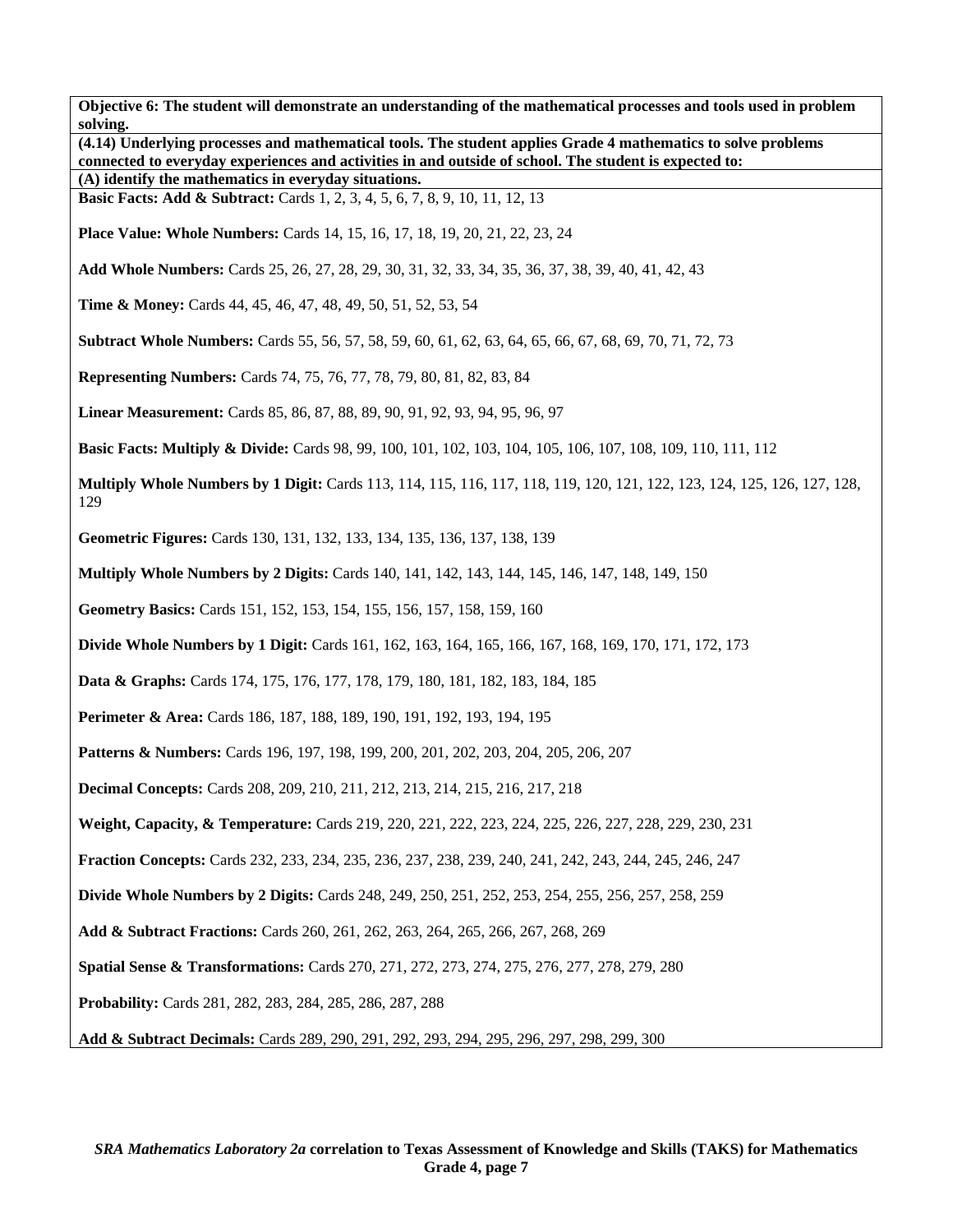**Objective 6: The student will demonstrate an understanding of the mathematical processes and tools used in problem solving. (4.14) Underlying processes and mathematical tools. The student applies Grade 4 mathematics to solve problems connected to everyday experiences and activities in and outside of school. The student is expected to: (B) use a problem-solving model that incorporates understanding the problem, make a plan, carrying out the plan, and evaluating the solution for reasonableness. Basic Facts: Add & Subtract:** Cards 1, 2, 3, 4, 5, 6, 7, 8, 9, 10, 11, 12, 13 **Place Value: Whole Numbers:** Cards 14, 15, 16, 17, 18, 19, 20, 21, 22, 23, 24 **Add Whole Numbers:** Cards 25, 26, 27, 28, 29, 30, 31, 32, 33, 34, 35, 36, 37, 38, 39, 40, 41, 42, 43 **Time & Money:** Cards 44, 45, 46, 47, 48, 49, 50, 51, 52, 53, 54 **Subtract Whole Numbers:** Cards 55, 56, 57, 58, 59, 60, 61, 62, 63, 64, 65, 66, 67, 68, 69, 70, 71, 72, 73 **Representing Numbers:** Cards 74, 75, 76, 77, 78, 79, 80, 81, 82, 83, 84 **Linear Measurement:** Cards 85, 86, 87, 88, 89, 90, 91, 92, 93, 94, 95, 96, 97 **Basic Facts: Multiply & Divide:** Cards 98, 99, 100, 101, 102, 103, 104, 105, 106, 107, 108, 109, 110, 111, 112 **Multiply Whole Numbers by 1 Digit:** Cards 113, 114, 115, 116, 117, 118, 119, 120, 121, 122, 123, 124, 125, 126, 127, 128, 129 **Geometric Figures:** Cards 130, 131, 132, 133, 134, 135, 136, 137, 138, 139 **Multiply Whole Numbers by 2 Digits:** Cards 140, 141, 142, 143, 144, 145, 146, 147, 148, 149, 150 **Geometry Basics:** Cards 151, 152, 153, 154, 155, 156, 157, 158, 159, 160 **Divide Whole Numbers by 1 Digit:** Cards 161, 162, 163, 164, 165, 166, 167, 168, 169, 170, 171, 172, 173 **Data & Graphs:** Cards 174, 175, 176, 177, 178, 179, 180, 181, 182, 183, 184, 185 **Perimeter & Area:** Cards 186, 187, 188, 189, 190, 191, 192, 193, 194, 195 Patterns & Numbers: Cards 196, 197, 198, 199, 200, 201, 202, 203, 204, 205, 206, 207 **Decimal Concepts:** Cards 208, 209, 210, 211, 212, 213, 214, 215, 216, 217, 218 **Weight, Capacity, & Temperature:** Cards 219, 220, 221, 222, 223, 224, 225, 226, 227, 228, 229, 230, 231 **Fraction Concepts:** Cards 232, 233, 234, 235, 236, 237, 238, 239, 240, 241, 242, 243, 244, 245, 246, 247 **Divide Whole Numbers by 2 Digits:** Cards 248, 249, 250, 251, 252, 253, 254, 255, 256, 257, 258, 259 **Add & Subtract Fractions:** Cards 260, 261, 262, 263, 264, 265, 266, 267, 268, 269 **Spatial Sense & Transformations:** Cards 270, 271, 272, 273, 274, 275, 276, 277, 278, 279, 280 **Probability:** Cards 281, 282, 283, 284, 285, 286, 287, 288 **Add & Subtract Decimals:** Cards 289, 290, 291, 292, 293, 294, 295, 296, 297, 298, 299, 300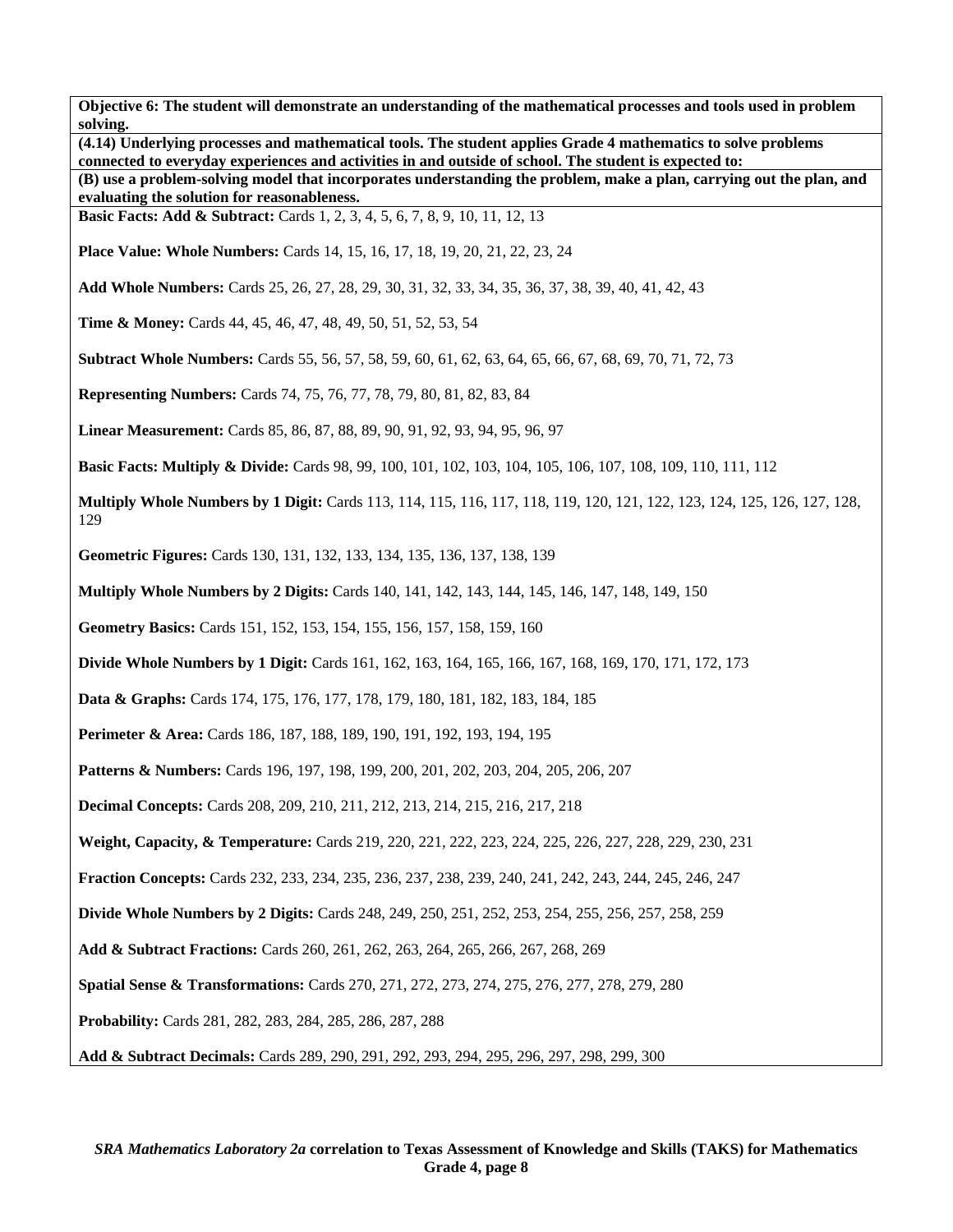**(4.14) Underlying processes and mathematical tools. The student applies Grade 4 mathematics to solve problems connected to everyday experiences and activities in and outside of school. The student is expected to:** 

**(C) select or develop an appropriate problem-solving strategy, including drawing a picture, looking for a pattern, systematic guessing and checking, acting it out, making a table, working a simpler problem, or working backwards to solve a problem.** 

**Basic Facts: Add & Subtract:** Cards 1, 2, 3, 4, 5, 6, 7, 8, 9, 10, 11, 12, 13

**Place Value: Whole Numbers:** Cards 14, 15, 16, 17, 18, 19, 20, 21, 22, 23, 24

**Add Whole Numbers:** Cards 25, 26, 27, 28, 29, 30, 31, 32, 33, 34, 35, 36, 37, 38, 39, 40, 41, 42, 43

**Time & Money:** Cards 44, 45, 46, 47, 48, 49, 50, 51, 52, 53, 54

**Subtract Whole Numbers:** Cards 55, 56, 57, 58, 59, 60, 61, 62, 63, 64, 65, 66, 67, 68, 69, 70, 71, 72, 73

**Representing Numbers:** Cards 74, 75, 76, 77, 78, 79, 80, 81, 82, 83, 84

**Linear Measurement:** Cards 85, 86, 87, 88, 89, 90, 91, 92, 93, 94, 95, 96, 97

**Basic Facts: Multiply & Divide:** Cards 98, 99, 100, 101, 102, 103, 104, 105, 106, 107, 108, 109, 110, 111, 112

**Multiply Whole Numbers by 1 Digit:** Cards 113, 114, 115, 116, 117, 118, 119, 120, 121, 122, 123, 124, 125, 126, 127, 128, 129

**Geometric Figures:** Cards 130, 131, 132, 133, 134, 135, 136, 137, 138, 139

**Multiply Whole Numbers by 2 Digits:** Cards 140, 141, 142, 143, 144, 145, 146, 147, 148, 149, 150

**Geometry Basics:** Cards 151, 152, 153, 154, 155, 156, 157, 158, 159, 160

**Divide Whole Numbers by 1 Digit:** Cards 161, 162, 163, 164, 165, 166, 167, 168, 169, 170, 171, 172, 173

**Data & Graphs:** Cards 174, 175, 176, 177, 178, 179, 180, 181, 182, 183, 184, 185

**Perimeter & Area:** Cards 186, 187, 188, 189, 190, 191, 192, 193, 194, 195

**Patterns & Numbers:** Cards 196, 197, 198, 199, 200, 201, 202, 203, 204, 205, 206, 207

**Decimal Concepts:** Cards 208, 209, 210, 211, 212, 213, 214, 215, 216, 217, 218

**Weight, Capacity, & Temperature:** Cards 219, 220, 221, 222, 223, 224, 225, 226, 227, 228, 229, 230, 231

**Fraction Concepts:** Cards 232, 233, 234, 235, 236, 237, 238, 239, 240, 241, 242, 243, 244, 245, 246, 247

**Divide Whole Numbers by 2 Digits:** Cards 248, 249, 250, 251, 252, 253, 254, 255, 256, 257, 258, 259

**Add & Subtract Fractions:** Cards 260, 261, 262, 263, 264, 265, 266, 267, 268, 269

**Spatial Sense & Transformations:** Cards 270, 271, 272, 273, 274, 275, 276, 277, 278, 279, 280

**Probability:** Cards 281, 282, 283, 284, 285, 286, 287, 288

**Add & Subtract Decimals:** Cards 289, 290, 291, 292, 293, 294, 295, 296, 297, 298, 299, 300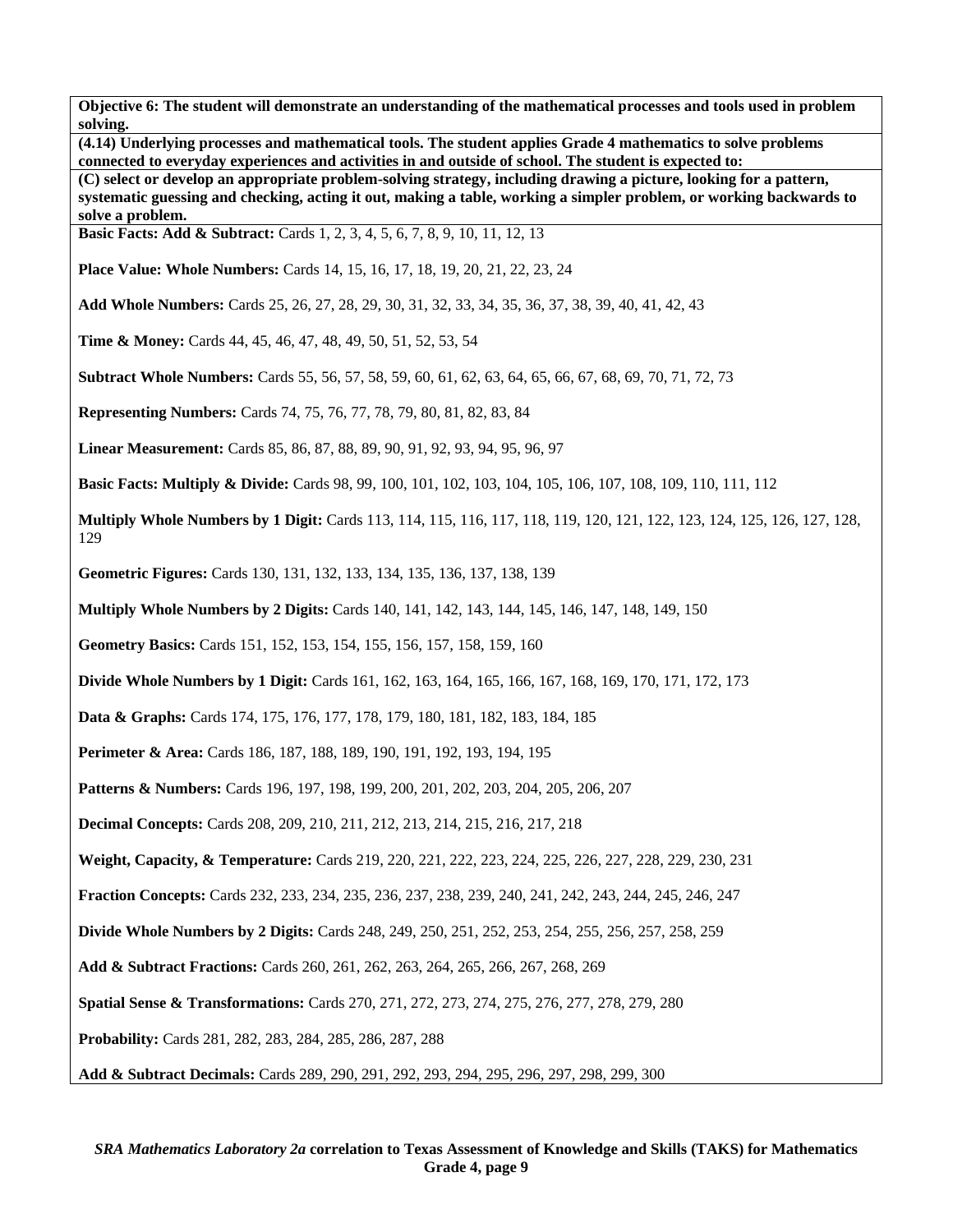| solving. | (4.15) Underlying processes and mathematical tools. The student communicates about Grade 4 mathematics using             |
|----------|--------------------------------------------------------------------------------------------------------------------------|
|          | informal language. The student is expected to:<br>(B) relate informal language to mathematical language and symbols.     |
|          | <b>Basic Facts: Add &amp; Subtract:</b> Cards 1, 2, 3, 4, 5, 6, 7, 8, 9, 10, 11, 12, 13                                  |
|          | <b>Place Value: Whole Numbers:</b> Cards 14, 15, 16, 17, 18, 19, 20, 21, 22, 23, 24                                      |
|          | Add Whole Numbers: Cards 25, 26, 27, 28, 29, 30, 31, 32, 33, 34, 35, 36, 37, 38, 39, 40, 41, 42, 43                      |
|          | <b>Time &amp; Money:</b> Cards 44, 45, 46, 47, 48, 49, 50, 51, 52, 53, 54                                                |
|          | <b>Subtract Whole Numbers:</b> Cards 55, 56, 57, 58, 59, 60, 61, 62, 63, 64, 65, 66, 67, 68, 69, 70, 71, 72, 73          |
|          | <b>Representing Numbers:</b> Cards 74, 75, 76, 77, 78, 79, 80, 81, 82, 83, 84                                            |
|          | Linear Measurement: Cards 85, 86, 87, 88, 89, 90, 91, 92, 93, 94, 95, 96, 97                                             |
|          | <b>Basic Facts: Multiply &amp; Divide:</b> Cards 98, 99, 100, 101, 102, 103, 104, 105, 106, 107, 108, 109, 110, 111, 112 |
| 129      | Multiply Whole Numbers by 1 Digit: Cards 113, 114, 115, 116, 117, 118, 119, 120, 121, 122, 123, 124, 125, 126, 127, 128, |
|          | Geometric Figures: Cards 130, 131, 132, 133, 134, 135, 136, 137, 138, 139                                                |
|          | <b>Multiply Whole Numbers by 2 Digits: Cards 140, 141, 142, 143, 144, 145, 146, 147, 148, 149, 150</b>                   |
|          | Geometry Basics: Cards 151, 152, 153, 154, 155, 156, 157, 158, 159, 160                                                  |
|          | <b>Divide Whole Numbers by 1 Digit:</b> Cards 161, 162, 163, 164, 165, 166, 167, 168, 169, 170, 171, 172, 173            |
|          | <b>Data &amp; Graphs:</b> Cards 174, 175, 176, 177, 178, 179, 180, 181, 182, 183, 184, 185                               |
|          | Perimeter & Area: Cards 186, 187, 188, 189, 190, 191, 192, 193, 194, 195                                                 |
|          | <b>Patterns &amp; Numbers:</b> Cards 196, 197, 198, 199, 200, 201, 202, 203, 204, 205, 206, 207                          |
|          | <b>Decimal Concepts:</b> Cards 208, 209, 210, 211, 212, 213, 214, 215, 216, 217, 218                                     |
|          | Weight, Capacity, & Temperature: Cards 219, 220, 221, 222, 223, 224, 225, 226, 227, 228, 229, 230, 231                   |
|          | Fraction Concepts: Cards 232, 233, 234, 235, 236, 237, 238, 239, 240, 241, 242, 243, 244, 245, 246, 247                  |
|          | <b>Divide Whole Numbers by 2 Digits:</b> Cards 248, 249, 250, 251, 252, 253, 254, 255, 256, 257, 258, 259                |
|          | Add & Subtract Fractions: Cards 260, 261, 262, 263, 264, 265, 266, 267, 268, 269                                         |
|          | <b>Spatial Sense &amp; Transformations:</b> Cards 270, 271, 272, 273, 274, 275, 276, 277, 278, 279, 280                  |
|          | <b>Probability:</b> Cards 281, 282, 283, 284, 285, 286, 287, 288                                                         |
|          | Add & Subtract Decimals: Cards 289, 290, 291, 292, 293, 294, 295, 296, 297, 298, 299, 300                                |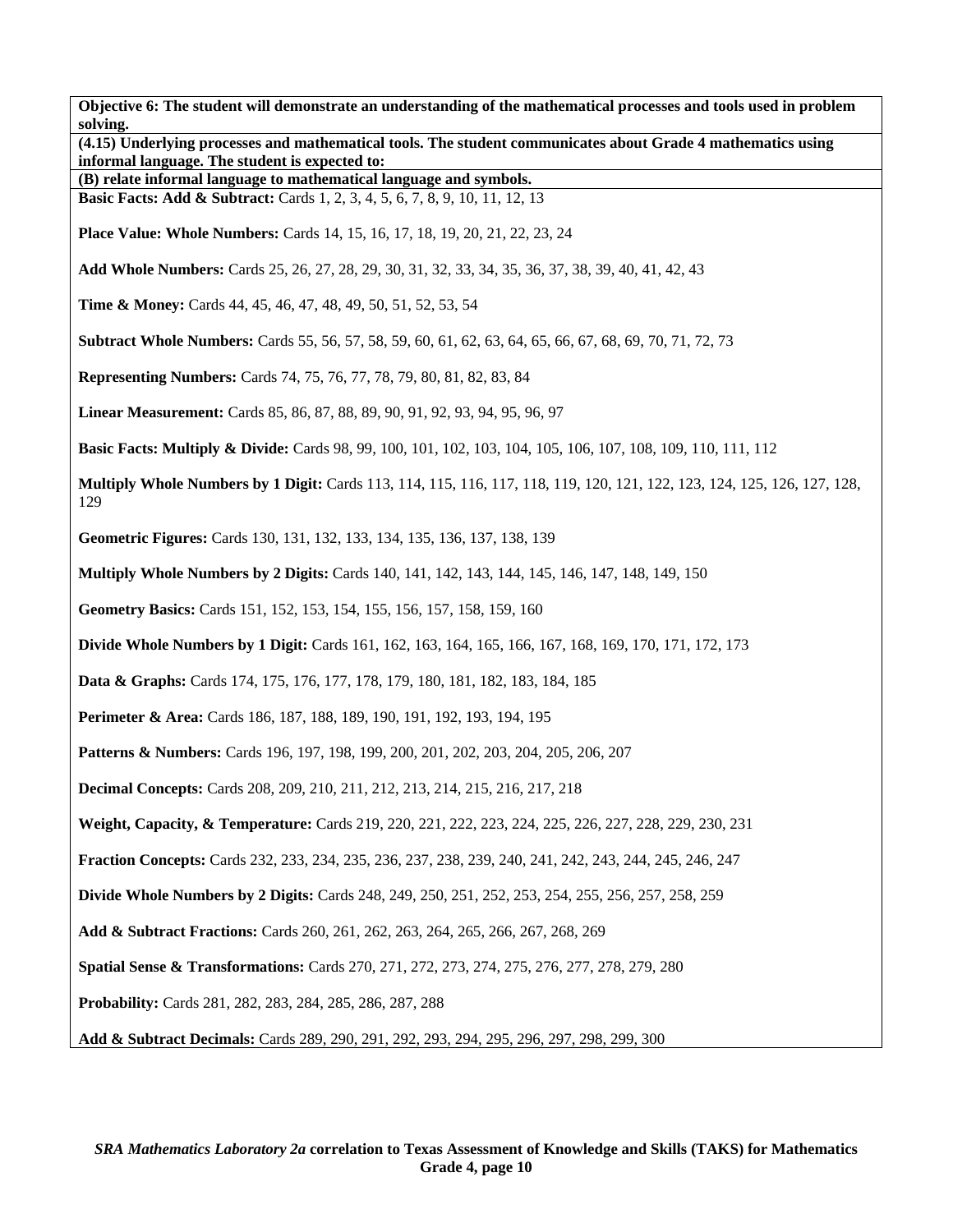| Objective 6: The student will demonstrate an understanding of the mathematical processes and tools used in problem<br>solving.                           |  |  |
|----------------------------------------------------------------------------------------------------------------------------------------------------------|--|--|
| (4.16) Underlying processes and mathematical tools. The student uses logical reasoning to make sense of his or her<br>world. The student is expected to: |  |  |
| (A) make generalizations from patterns or sets of examples and nonexamples.                                                                              |  |  |
| Basic Facts: Add & Subtract: Cards 5, 12                                                                                                                 |  |  |
| <b>Basic Facts: Multiply &amp; Divide: Card 111</b>                                                                                                      |  |  |
| <b>Multiply Whole Numbers by 1 Digit:</b> Cards 113, 114, 115, 116, 117, 118, 119                                                                        |  |  |
| Geometric Figures: Cards 131, 134, 135, 136, 137, 138, 139                                                                                               |  |  |
| Multiply Whole Numbers by 2 Digits: Cards 140, 141, 142, 143                                                                                             |  |  |
| Geometry Basics: Cards 151, 156, 157, 158, 159, 160                                                                                                      |  |  |
| Data & Graphs: Cards 174, 175, 176, 180, 183                                                                                                             |  |  |
| <b>Patterns &amp; Numbers:</b> Cards 199, 203, 204, 205, 206, 207                                                                                        |  |  |
| <b>Spatial Sense &amp; Transformations:</b> Cards 270, 271, 272, 273, 274, 275, 276, 277, 278, 279, 280                                                  |  |  |
| <b>Probability:</b> Cards 281, 282, 283, 284, 285, 286, 287                                                                                              |  |  |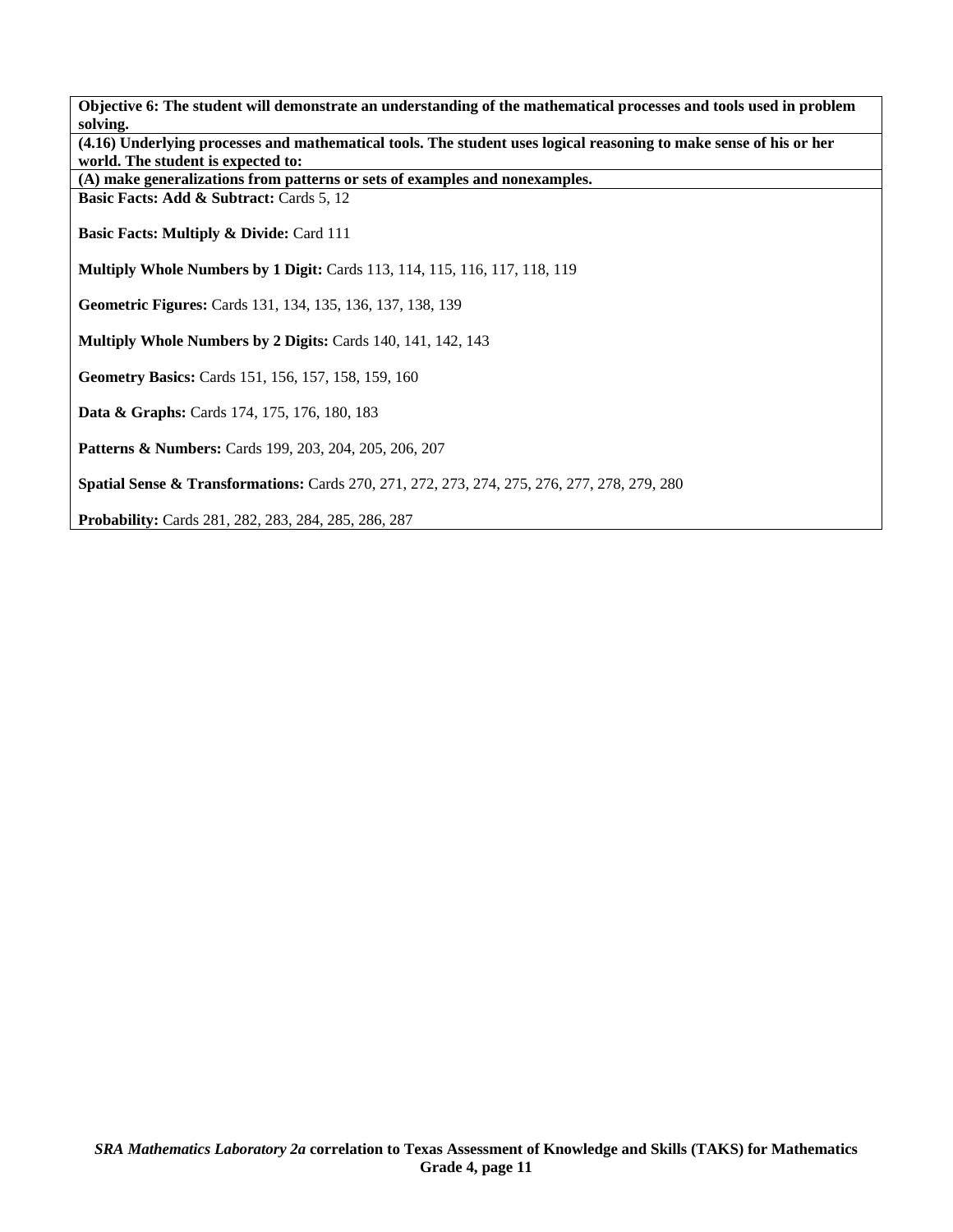## *SRA Mathematics Laboratory 2b*  **correlation to Texas Assessment of Knowledge and Skills (TAKS) for Mathematics Grade 5**

**Objective 1: The student will demonstrate an understanding of numbers, operations, and quantitative reasoning. (5.1) Number, operation, and quantitative reasoning. The student uses place value to represent whole numbers and decimals. The student is expected to:** 

**(A) use place value to read, write, compare, and order whole numbers through the billions place. Place Value: Whole Numbers:** Cards 15, 16, 17, 18, 19, 20, 21, 22, 23, 24

**Representing Numbers:** Cards 43, 45, 46, 47, 49

**Objective 1: The student will demonstrate an understanding of numbers, operations, and quantitative reasoning. (5.1) Number, operation, and quantitative reasoning. The student uses place value to represent whole numbers and decimals. The student is expected to:** 

**(B) use place value to read, write, compare, and order decimals through the thousandths place. Decimal Concepts:** Cards 218, 219, 221, 222, 223, 224, 225, 228, 231

**Objective 1: The student will demonstrate an understanding of numbers, operations, and quantitative reasoning. (5.2) Number, operation, and quantitative reasoning. The student uses fractions in problem-solving situations. The student is expected to:** 

**(A) generate equivalent fractions.** 

**Fraction Concepts:** Cards 120, 121, 124

**Add Fractions:** Cards 139, 140, 142, 143, 144

**Subtract Fractions:** Cards 166, 167, 168, 169, 170, 171, 172, 173, 174, 175, 176

**Objective 1: The student will demonstrate an understanding of numbers, operations, and quantitative reasoning. (5.2) Number, operation, and quantitative reasoning. The student uses fractions in problem-solving situations. The student is expected to:** 

**(B) compare two fractional quantities in problem-solving situations using a variety of methods, including common denominators.** 

**Fraction Concepts:** Cards 123, 124, 125

**Objective 1: The student will demonstrate an understanding of numbers, operations, and quantitative reasoning. (5.2) Number, operation, and quantitative reasoning. The student uses fractions in problem-solving situations. The student is expected to:** 

**(C) use models to relate decimals to fractions that name tenths, hundredths, and thousandths.** 

**Decimal Concepts:** Cards 220, 223, 230

**Percent Concepts:** Cards 295, 297, 298, 300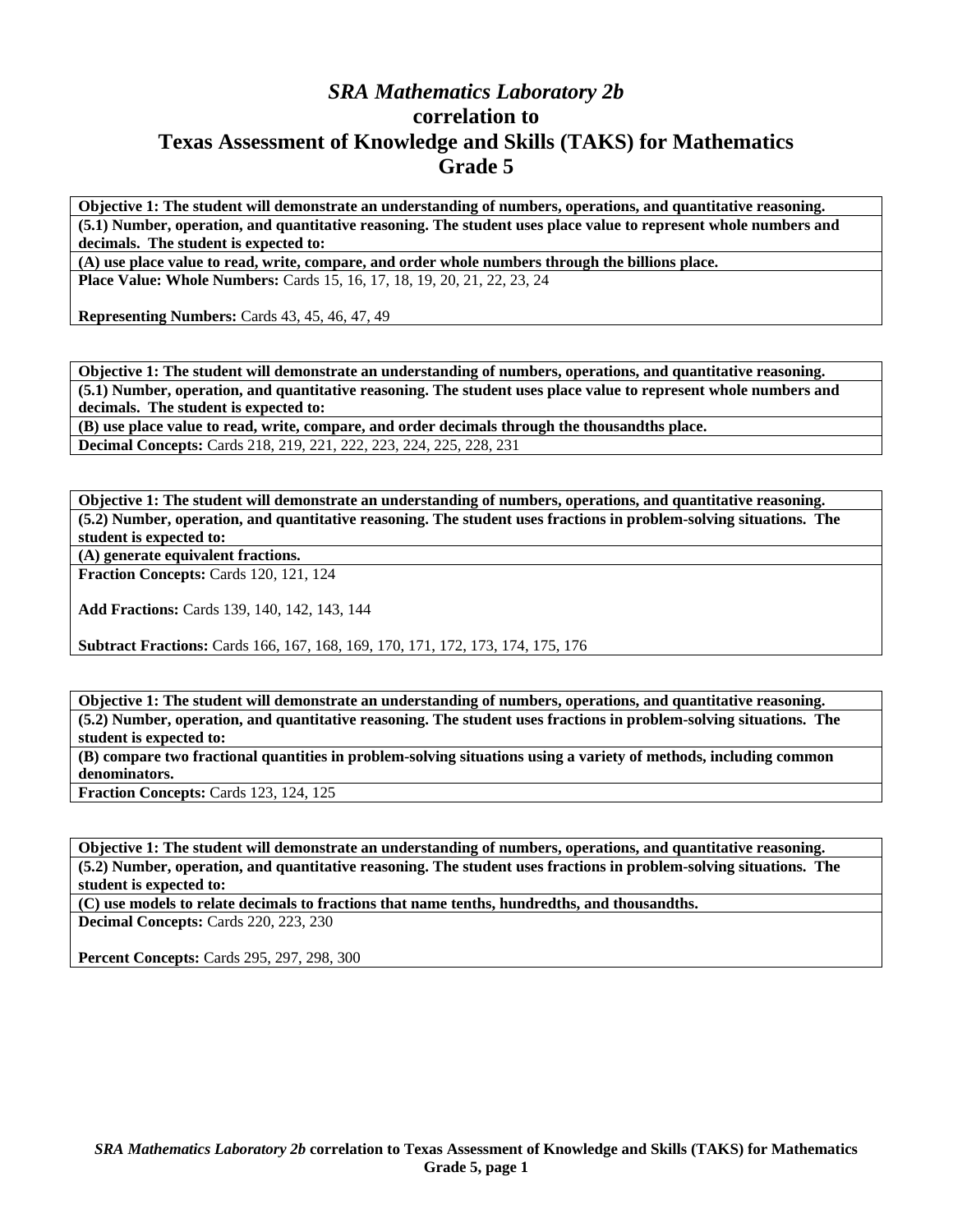**Objective 1: The student will demonstrate an understanding of numbers, operations, and quantitative reasoning. (5.3) Number, operation, and quantitative reasoning. The student adds, subtracts, multiplies, and divides to solve meaningful problems. The student is expected to:** 

**(A) use addition and subtraction to solve problems involving whole numbers and decimals.** 

**Basic Facts:** Cards 1, 2, 3, 4, 5, 6

**Add & Subtract Whole Numbers:** Cards 25, 26, 27, 28, 29, 30, 31, 32, 33, 34, 35, 36, 37, 38

**Add & Subtract Decimals:** Cards 243, 244, 245, 246, 247, 248, 249, 250, 251, 252, 253, 254

**Objective 1: The student will demonstrate an understanding of numbers, operations, and quantitative reasoning. (5.3) Number, operation, and quantitative reasoning. The student adds, subtracts, multiplies, and divides to solve meaningful problems. The student is expected to:** 

**(B) use multiplication to solve problems involving whole numbers (no more than three digits time two digits with technology).** 

**Basic Facts:** Cards 7, 8, 9, 11, 12, 13, 14

**Multiply Whole Numbers:** Cards 61, 62, 63, 64, 65, 66, 67, 68, 69, 70, 71, 72, 73, 74, 75, 76

**Objective 1: The student will demonstrate an understanding of numbers, operations, and quantitative reasoning. (5.3) Number, operation, and quantitative reasoning. The student adds, subtracts, multiplies, and divides to solve meaningful problems. The student is expected to:** 

**(C) use division to solve problems involving whole numbers (no more than two-digit divisors and three-digit dividends without technology.** 

**Basic Facts:** Cards 10, 11, 12, 13, 14

**Divide Whole Numbers:** Cards 88, 89, 90, 91, 92, 93, 94, 95, 96, 97, 98, 99, 100, 101, 102, 103, 104

**Patterns & Numbers: Card 110** 

**Objective 1: The student will demonstrate an understanding of numbers, operations, and quantitative reasoning. (5.3) Number, operation, and quantitative reasoning. The student adds, subtracts, multiplies, and divides to solve meaningful problems. The student is expected to:** 

**(D) identify prime factors of a whole number and common factors of a set of whole numbers.** 

Patterns & Numbers: Cards 105, 106, 110, 111, 112, 113, 117

**Objective 1: The student will demonstrate an understanding of numbers, operations, and quantitative reasoning. (5.3) Number, operation, and quantitative reasoning. The student adds, subtracts, multiplies, and divides to solve meaningful problems. The student is expected to:** 

**(E) models and record addition and subtraction of fractions with like denominators in problem-solving situations. Add Fractions:** Cards 141, 142, 143, 144, 145, 146, 147, 148, 149, 150

**Subtract Fractions:** Cards 165, 167, 168, 169, 171, 172, 173, 174, 175, 176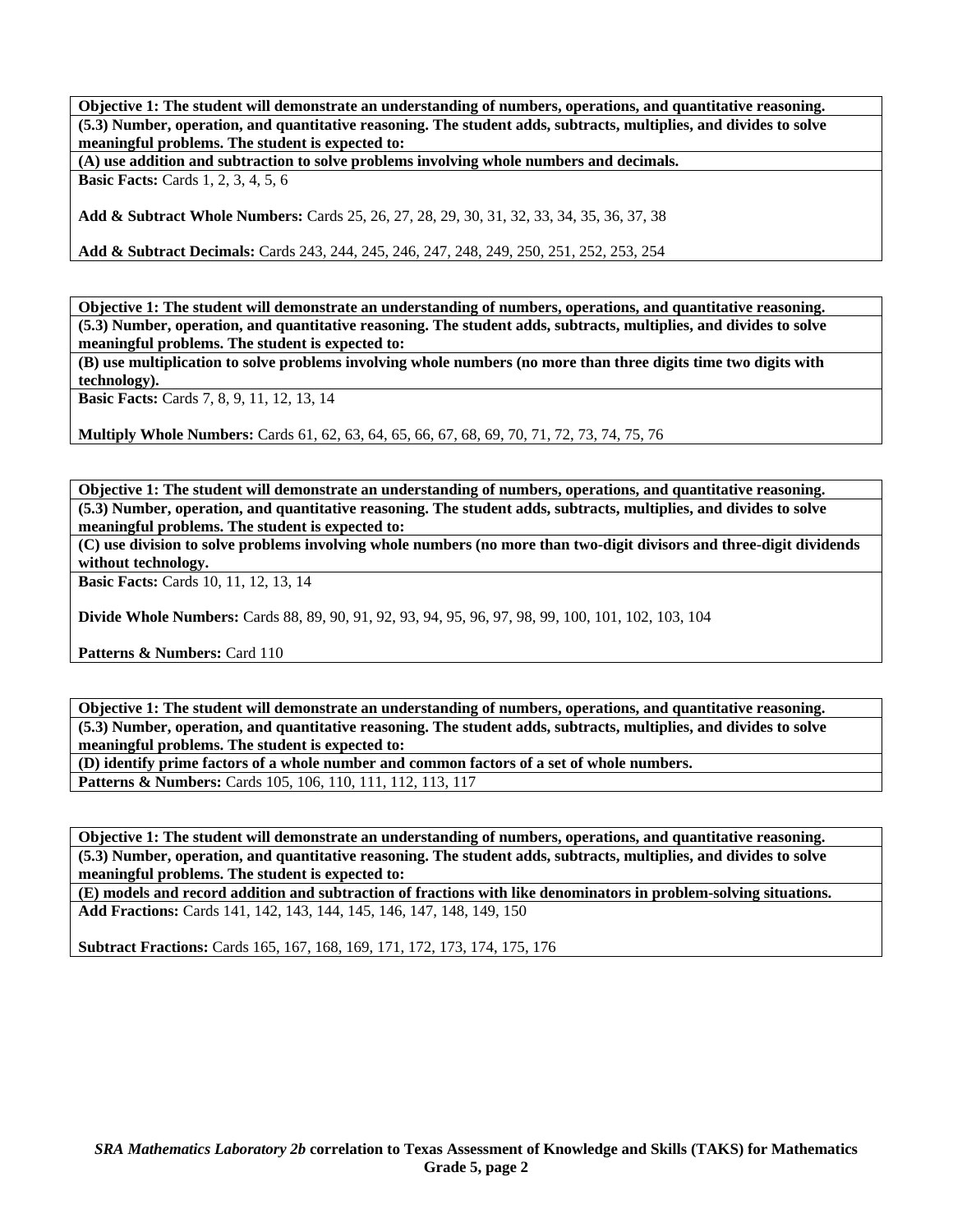**Objective 1: The student will demonstrate an understanding of numbers, operations, and quantitative reasoning. (5.4) Number, operation, and quantitative reasoning. The student estimates to determine reasonable results. The student is expected to:** 

**(A) round whole numbers and decimals through tenths to approximate reasonable results in problem situations. Add & Subtract Whole Numbers:** Card 25

**Representing Numbers:** Cards 39, 40, 44

**Multiply Whole Numbers:** Cards 62, 69

**Divide Whole Numbers:** Card 89

**Decimal Concepts:** Cards 226, 227, 231

**Add & Subtract Decimals:** Cards 244, 248, 249, 254

**Objective 1: The student will demonstrate an understanding of numbers, operations, and quantitative reasoning. (5.4) Number, operation, and quantitative reasoning. The student estimates to determine reasonable results. The student is expected to:** 

**(B) estimate to solve problems where exact answers are not required.** 

**Add & Subtract Whole Numbers:** Card 25

**Multiply Whole Numbers:** Cards 62, 69

**Divide Whole Numbers:** Card 89

**Add Fractions:** Card 145

**Add & Subtract Decimals:** Cards 244, 249

**Objective 2: The student will demonstrate an understanding of patterns, relationships, and algebraic reasoning. (5.5) Patterns, relationships, and algebraic thinking. The student makes generalizations based on observed patterns and relationships. The student is expected to: (A) use concrete objects or pictures to make generalizations about determining all possible combinations.** 

**Probability:** Cards 279, 281, 282, 283, 285, 286

**Objective 2: The student will demonstrate an understanding of patterns, relationships, and algebraic reasoning. (5.5) Patterns, relationships, and algebraic thinking. The student makes generalizations based on observed patterns and relationships. The student is expected to:** 

**(B) use lists, tables, charts, and diagrams to find patterns and make generalizations such as a procedure for determining equivalent fractions.** 

**Add & Subtract Whole Numbers:** Card 33

**Multiply Whole Numbers:** Cards 61, 67

**Divide Whole Numbers:** Cards 88, 96

Patterns & Numbers: Cards 107, 108, 109, 110, 111, 114, 115, 116, 117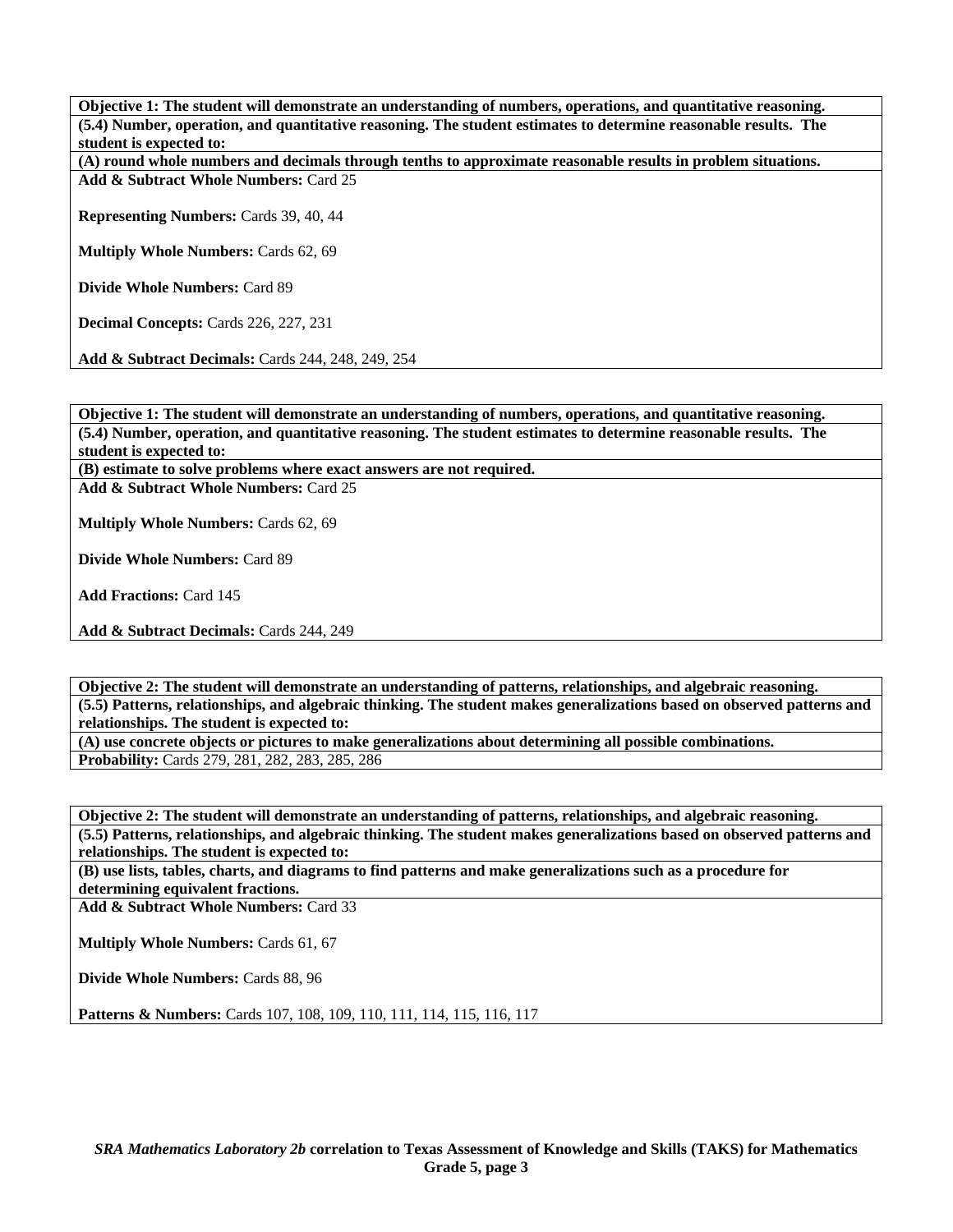**Objective 2: The student will demonstrate an understanding of patterns, relationships, and algebraic reasoning. (5.5) Patterns, relationships, and algebraic thinking. The student makes generalizations based on observed patterns and relationships. The student is expected to:** 

**(C) identify prime and composite numbers using concrete models and patterns in factor pairs.** 

Patterns & Numbers: Cards 105, 106, 112, 113, 117

**Objective 2: The student will demonstrate an understanding of patterns, relationships, and algebraic reasoning. (5. 6) Patterns, relationship, and algebraic thinking. The student describes relationship mathematically. The student is expected to:** 

**(A) select from and use diagrams and number sentences to represent real-life situations.** 

**Basic Facts:** Cards 5, 8, 9, 12, 13, 14

**Add & Subtract Whole Numbers:** Card 33

**Multiply Whole Numbers:** Card 65

**Divide Whole Numbers:** Card 97

Patterns & Numbers: Card 116

**Coordinate Graphs:** Cards 262, 263, 264, 266

**Objective 3: The student will demonstrate an understanding of geometry and spatial reasoning.** 

**(5. 7) Geometry and spatial reasoning. The student generates geometric definitions using critical attributes. The student is expected to:** 

**(A) identify critical attributes including parallel, perpendicular, and congruent pairs of geometric shapes and solids. Geometric Basics:** Cards 78, 79, 80, 82, 83, 84, 86, 87

**Geometric Figures:** Cards 130, 131, 133, 135, 136, 137, 138

**Spatial Sense & Transformations: Cards 235, 241** 

**Objective 3: The student will demonstrate an understanding of geometry and spatial reasoning. (5.7) Geometry and spatial reasoning. The student generates geometric definitions using critical attributes. The student is expected to: (B) use critical attributes to define geometric shapes or solids.** 

**Geometric Basics:** Cards 83, 84, 86, 87

**Geometric Figures:** Cards 130, 131, 133, 134

**Objective 3: The student will demonstrate an understanding of geometry and spatial reasoning. (5.8) Geometry and spatial reasoning. The student models transformations. The student is expected to: (A) sketch the results of translations, rotations, and reflections. Spatial Sense & Transformations:** Cards 233, 234, 235, 237

**Objective 3: The student will demonstrate an understanding of geometry and spatial reasoning. (5.8) Geometry and spatial reasoning. The student models transformations. The student is expected to: (B) describe the transformation that generates one figure from the other when given two congruent figures. Geometric Figures:** Card 135

**Spatial Sense & Transformations:** Cards 233, 234, 235, 237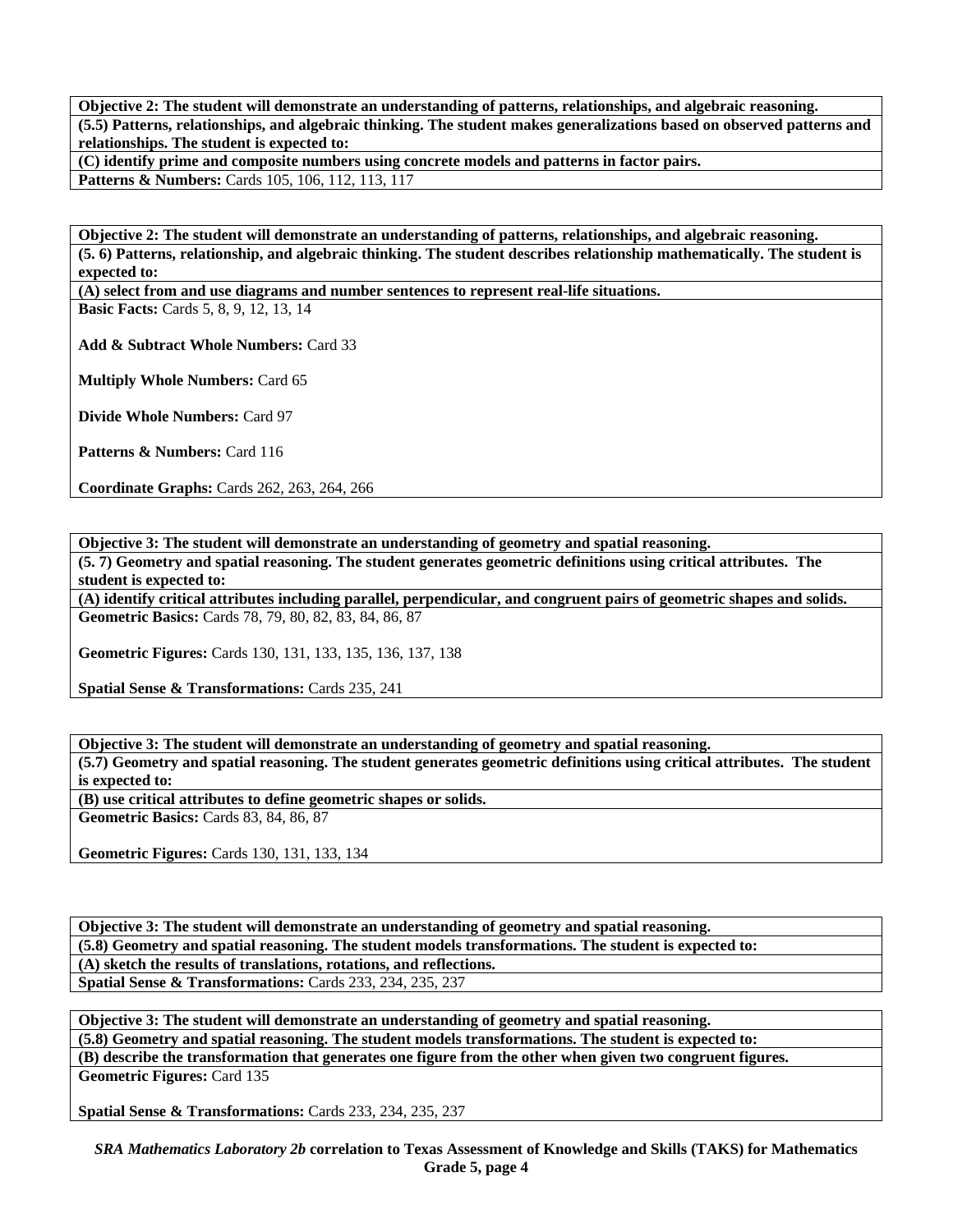**Objective 3: The student will demonstrate an understanding of geometry and spatial reasoning. (5.9) Geometry and spatial reasoning. The student recognizes the connection between ordered pairs of numbers and locations of points on a plane. The student is expected to:** 

**(A) locate and name the points on a coordinate grid using ordered pairs of whole numbers. Coordinate Graphs:** Cards 255, 256, 257, 258, 259, 260, 261, 265

**Objective 4: The student will demonstrate an understanding of the concept and uses of measurement. (5.10) Measurement. The student selects and uses appropriate units and procedures to measure volume. The student is expected to:** 

**(A) measure volume using [concrete] models of cubic units.** 

**Perimeter, Area & Volume:** Cards 214, 215, 216, 217

**Objective 4: The student will demonstrate an understanding of the concept and uses of measurement. (5.11) Measurement. The student applies measurement concepts. The student is expected to:** 

**(A) measure to solve problems involving length (including perimeter), weight, capacity, time, temperature, and area. Linear Measurement:** Cards 50, 51, 52, 53, 54, 55, 56, 57, 58, 59, 60

**Weight, Capacity, Temperature & Time:** Cards 177, 178, 179, 180, 181, 182, 183, 184, 185, 186, 187, 188

**Perimeter, Area & Volume:** Cards 201, 202, 203, 204, 205, 206, 207, 208, 209, 210, 211, 212, 213, 214, 215, 216, 217

**Spatial Sense & Transformations:** Cards 236, 239

**Objective 4: The student will demonstrate an understanding of the concept and uses of measurement.** 

**(5.11) Measurement. The student applies measurement concepts. The student is expected to:** 

**(B) describe numerical relationships between units of measure within the same measurement system such as an inch is one-twelfth of a foot.** 

**Linear Measurement:** Cards 52, 53, 55, 56, 57

**Weight, Capacity, Temperature & Time:** Cards 179, 180, 183, 184, 185, 188

**Objective 5: The student will demonstrate an understanding of probability and statistics. (5.12) Probability and statistics. The student describes and predicts the results of a probability experiment. The student is expected to:** 

**(A) use fractions to describe the results of an experiment.** 

**Probability:** Cards 284, 285, 286, 287, 288, 289

**Objective 5: The student will demonstrate an understanding of probability and statistics. (5.12) Probability and statistics. The student describes and predicts the results of a probability experiment. The student is expected to:** 

**(B) use experimental results to make predictions.** 

**Probability:** Cards 280, 284, 285, 286, 287, 288, 289

**Objective 5: The student will demonstrate an understanding of probability and statistics.** 

**(5.13) Probability and statistics. The student solves problems by collecting, organizing, displaying, and interpreting sets of data. The student is expected to:** 

**(A) use tables of related number pairs to make line graphs.** 

**Data & Graphs:** Cards 160, 164

**Coordinate Graphs:** Cards 255, 256, 257, 258, 259, 260, 261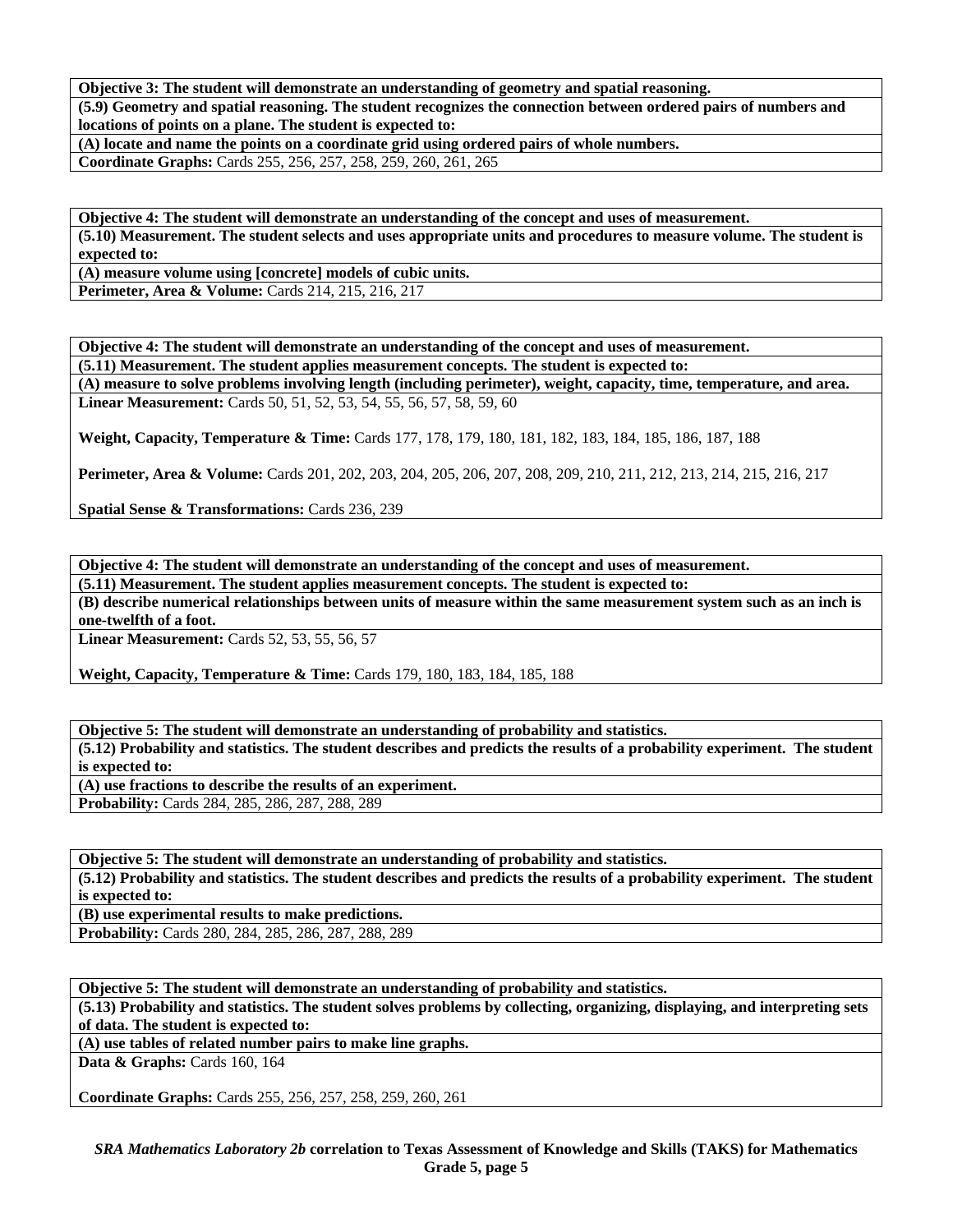**Objective 5: The student will demonstrate an understanding of probability and statistics.** 

**(5.13) Probability and statistics. The student solves problems by collecting, organizing, displaying, and interpreting sets of data. The student is expected to:** 

**(B) describe characteristics of data presented in tables and graphs including the shape and spread of the data and the middle number.** 

**Data & Graphs:** Cards 151, 152, 153, 154, 155, 156, 157, 158, 159, 160, 161, 162, 163, 164

**Objective 5: The student will demonstrate an understanding of probability and statistics.** 

**(5.13) Probability and statistics. The student solves problems by collecting, organizing, displaying, and interpreting sets of data. The student is expected to:** 

**(C) graph a given set of data using an appropriate graphical representation such as a picture or line. Data & Graphs:** Cards 157, 158, 159, 160, 161, 164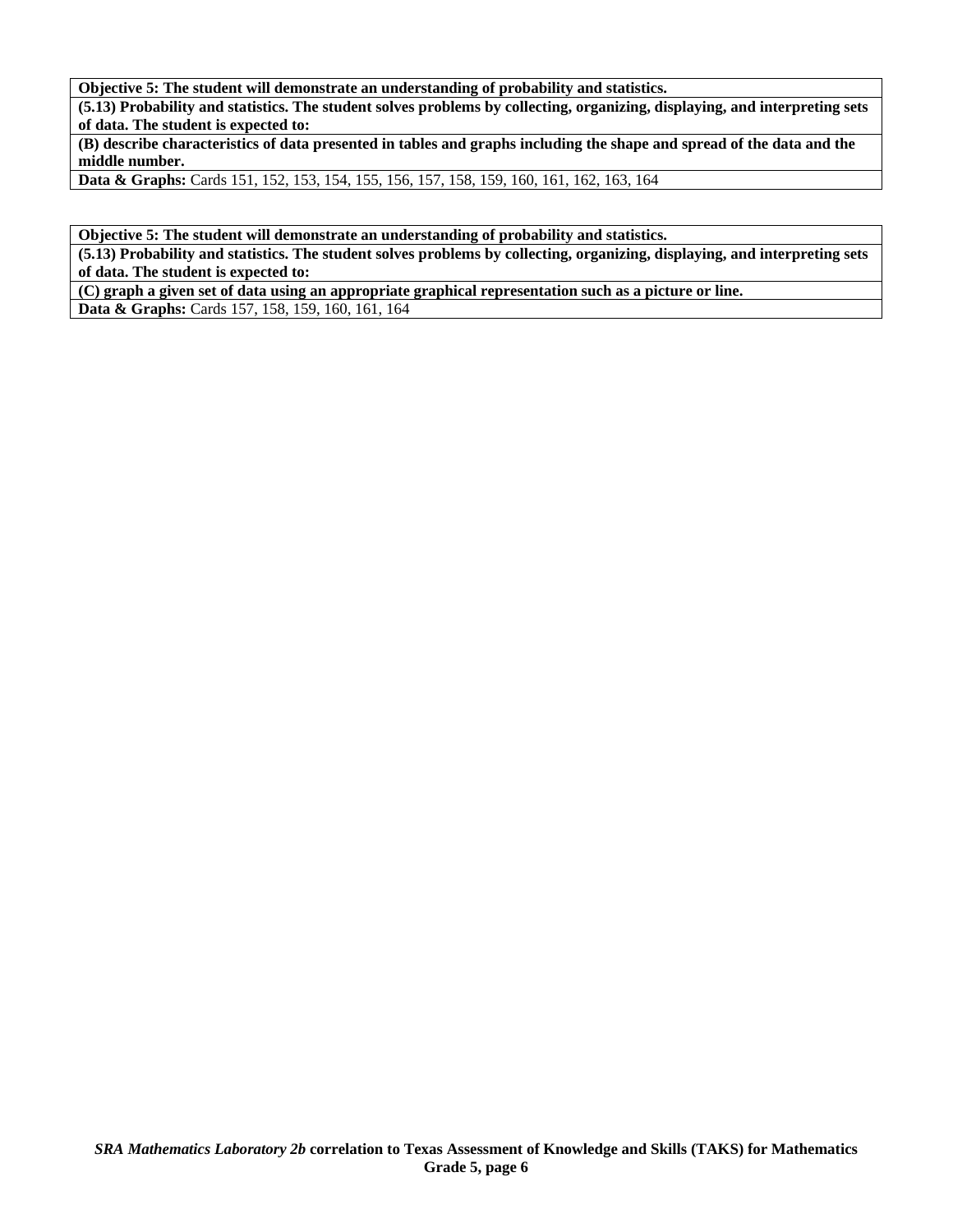**Objective 6: The student will demonstrate an understanding of the mathematical processes and tools used in problem solving. (5. 14) Underlying processes and mathematical tools. The student applies Grade 5 mathematics to solve problems connected to everyday experiences and activities in and outside of school. The student is expected to: (A) identify the mathematics in everyday situations. Basic Facts:** Cards 1, 2, 3, 4, 5, 6, 7, 8, 9, 10, 11, 12, 13, 14 **Place Value: Whole Numbers:** Cards 15, 16, 17, 18, 19, 20, 21, 22, 23, 24 **Add & Subtract Whole Numbers:** Cards 25, 26, 27, 28, 29, 30, 31, 32, 33, 34, 35, 36, 37, 38 **Representing Numbers:** Cards 39, 40, 41, 42, 43, 44, 45, 46, 47, 48, 49 **Linear Measurement:** Cards 50, 51, 52, 53, 54, 55, 56, 57, 58, 59, 60 **Multiply Whole Numbers:** Cards 61, 62, 63, 64, 65, 66, 67, 68, 69, 70, 71, 72, 73, 74, 75, 76 **Geometric Basics:** Cards 77, 78, 79, 80, 81, 82, 83, 84, 85, 86, 87 **Divide Whole Numbers:** Cards 88, 89, 90, 91, 92, 93, 94, 95, 96, 97, 98, 99, 100, 101, 102, 103, 104 **Patterns & Numbers:** Cards 105, 106, 107, 108, 109, 110, 111, 112, 113, 114, 115, 116, 117 **Fraction Concepts:** Cards 118, 119, 120, 121, 122, 123, 124, 125, 126, 127, 128 **Geometric Figures:** Cards 129, 130, 131, 132, 133, 134, 135, 136, 137, 138 **Add Fractions:** Cards 139, 140, 141, 142, 143, 144, 145, 146, 147, 148, 149, 150 **Data & Graphs:** Cards 151, 152, 153, 154, 155, 156, 157, 158, 159, 160, 161, 162, 163, 164 **Subtract Fractions:** Cards 165, 166, 167, 168, 169, 170, 171, 172, 173, 174, 175, 176 **Weight, Capacity, Temperature & Time:** Cards 177, 178, 179, 180, 181, 182, 183, 184, 185, 186, 187, 188 **Multiply & Divide Fractions:** Cards 189, 190, 191, 192, 193, 194, 195, 196, 197, 198, 199, 200 **Perimeter, Area & Volume:** Cards 201, 202, 203, 204, 205, 206, 207, 208, 209, 210, 211, 212, 213, 214, 215, 216, 217 **Decimal Concepts:** Cards 218, 219, 220, 221, 222, 223, 224, 225, 226, 227, 228, 229, 230, 231 **Spatial Sense & Transformations:** Cards 232, 233, 234, 235, 236, 237, 238, 239, 240, 241, 242 **Add & Subtract Decimals:** Cards 243, 244, 245, 246, 247, 248, 249, 250, 251, 252, 253, 254 **Coordinate Graphs:** Cards 255, 256, 257, 258, 259, 260, 261, 262, 263, 264, 265, 266 **Multiply & Divide Decimals:** Cards 267, 268, 269, 270, 271, 272, 273, 274, 275, 276, 277, 278 **Probability:** Cards 279, 280, 281, 282, 283, 284, 285, 286, 287, 288, 289 **Percent Concepts:** Cards 290, 291, 292, 293, 294, 295, 296, 297, 298, 299, 300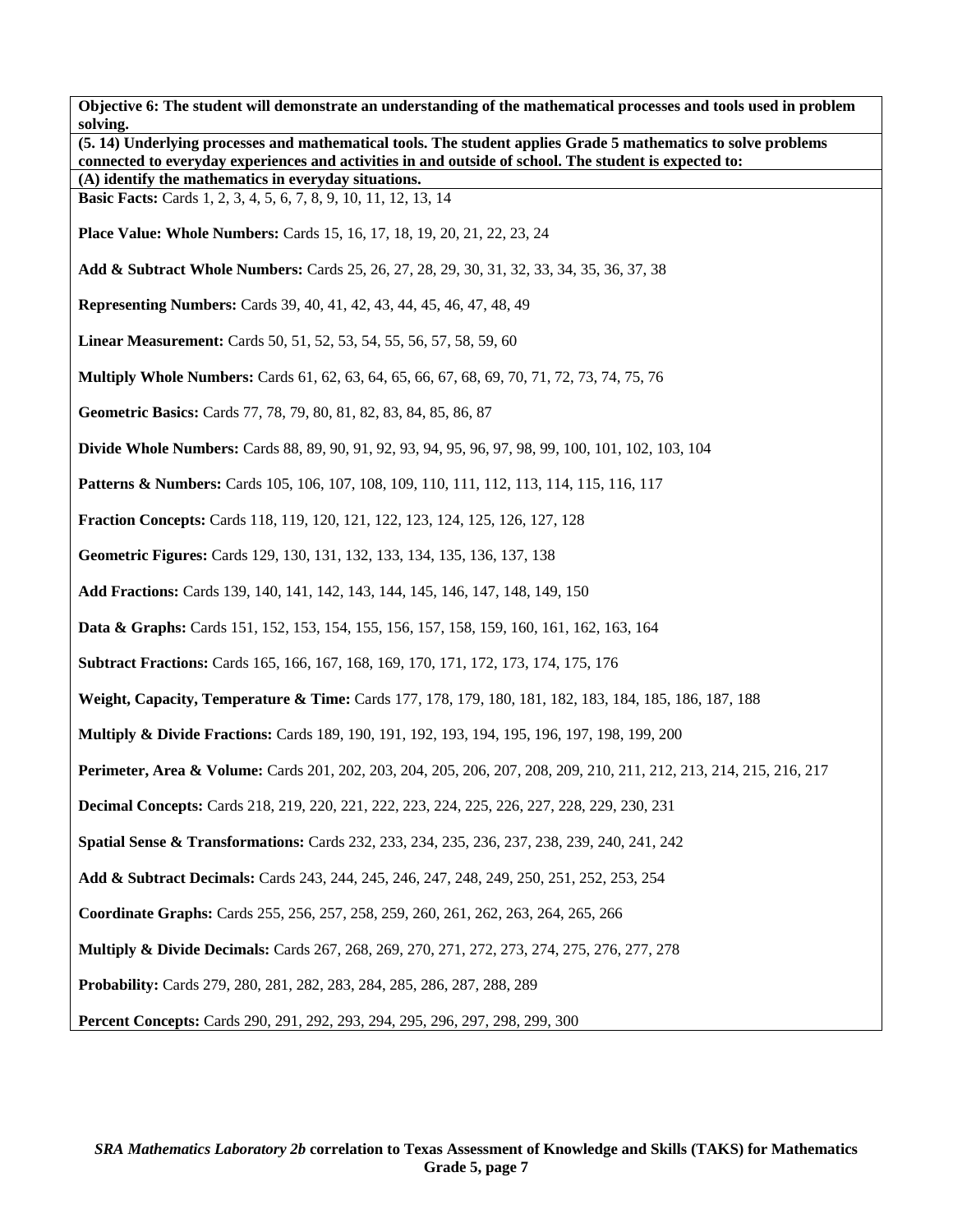**Objective 6: The student will demonstrate an understanding of the mathematical processes and tools used in problem solving. (5.14) Underlying processes and mathematical tools. The student applies Grade 5 mathematics to solve problems connected to everyday experiences and activities in and outside of school. The student is expected to: (B) use a problem-solving model that incorporates understanding the problem, make a plan, carrying out the plan, and evaluating the solution for reasonableness. Basic Facts:** Cards 1, 2, 3, 4, 5, 6, 7, 8, 9, 10, 11, 12, 13, 14 **Place Value: Whole Numbers:** Cards 15, 16, 17, 18, 19, 20, 21, 22, 23, 24 **Add & Subtract Whole Numbers:** Cards 25, 26, 27, 28, 29, 30, 31, 32, 33, 34, 35, 36, 37, 38 **Representing Numbers:** Cards 39, 40, 41, 42, 43, 44, 45, 46, 47, 48, 49 **Linear Measurement:** Cards 50, 51, 52, 53, 54, 55, 56, 57, 58, 59, 60 **Multiply Whole Numbers:** Cards 61, 62, 63, 64, 65, 66, 67, 68, 69, 70, 71, 72, 73, 74, 75, 76 **Geometric Basics:** Cards 77, 78, 79, 80, 81, 82, 83, 84, 85, 86, 87 **Divide Whole Numbers:** Cards 88, 89, 90, 91, 92, 93, 94, 95, 96, 97, 98, 99, 100, 101, 102, 103, 104 **Patterns & Numbers:** Cards 105, 106, 107, 108, 109, 110, 111, 112, 113, 114, 115, 116, 117 **Fraction Concepts:** Cards 118, 119, 120, 121, 122, 123, 124, 125, 126, 127, 128 **Geometric Figures:** Cards 129, 130, 131, 132, 133, 134, 135, 136, 137, 138 **Add Fractions:** Cards 139, 140, 141, 142, 143, 144, 145, 146, 147, 148, 149, 150 **Data & Graphs:** Cards 151, 152, 153, 154, 155, 156, 157, 158, 159, 160, 161, 162, 163, 164 **Subtract Fractions:** Cards 165, 166, 167, 168, 169, 170, 171, 172, 173, 174, 175, 176 **Weight, Capacity, Temperature & Time:** Cards 177, 178, 179, 180, 181, 182, 183, 184, 185, 186, 187, 188 **Multiply & Divide Fractions:** Cards 189, 190, 191, 192, 193, 194, 195, 196, 197, 198, 199, 200 **Perimeter, Area & Volume:** Cards 201, 202, 203, 204, 205, 206, 207, 208, 209, 210, 211, 212, 213, 214, 215, 216, 217 **Decimal Concepts:** Cards 218, 219, 220, 221, 222, 223, 224, 225, 226, 227, 228, 229, 230, 231 **Spatial Sense & Transformations:** Cards 232, 233, 234, 235, 236, 237, 238, 239, 240, 241, 242 **Add & Subtract Decimals:** Cards 243, 244, 245, 246, 247, 248, 249, 250, 251, 252, 253, 254 **Coordinate Graphs:** Cards 255, 256, 257, 258, 259, 260, 261, 262, 263, 264, 265, 266 **Multiply & Divide Decimals:** Cards 267, 268, 269, 270, 271, 272, 273, 274, 275, 276, 277, 278 **Probability:** Cards 279, 280, 281, 282, 283, 284, 285, 286, 287, 288, 289 **Percent Concepts:** Cards 290, 291, 292, 293, 294, 295, 296, 297, 298, 299, 300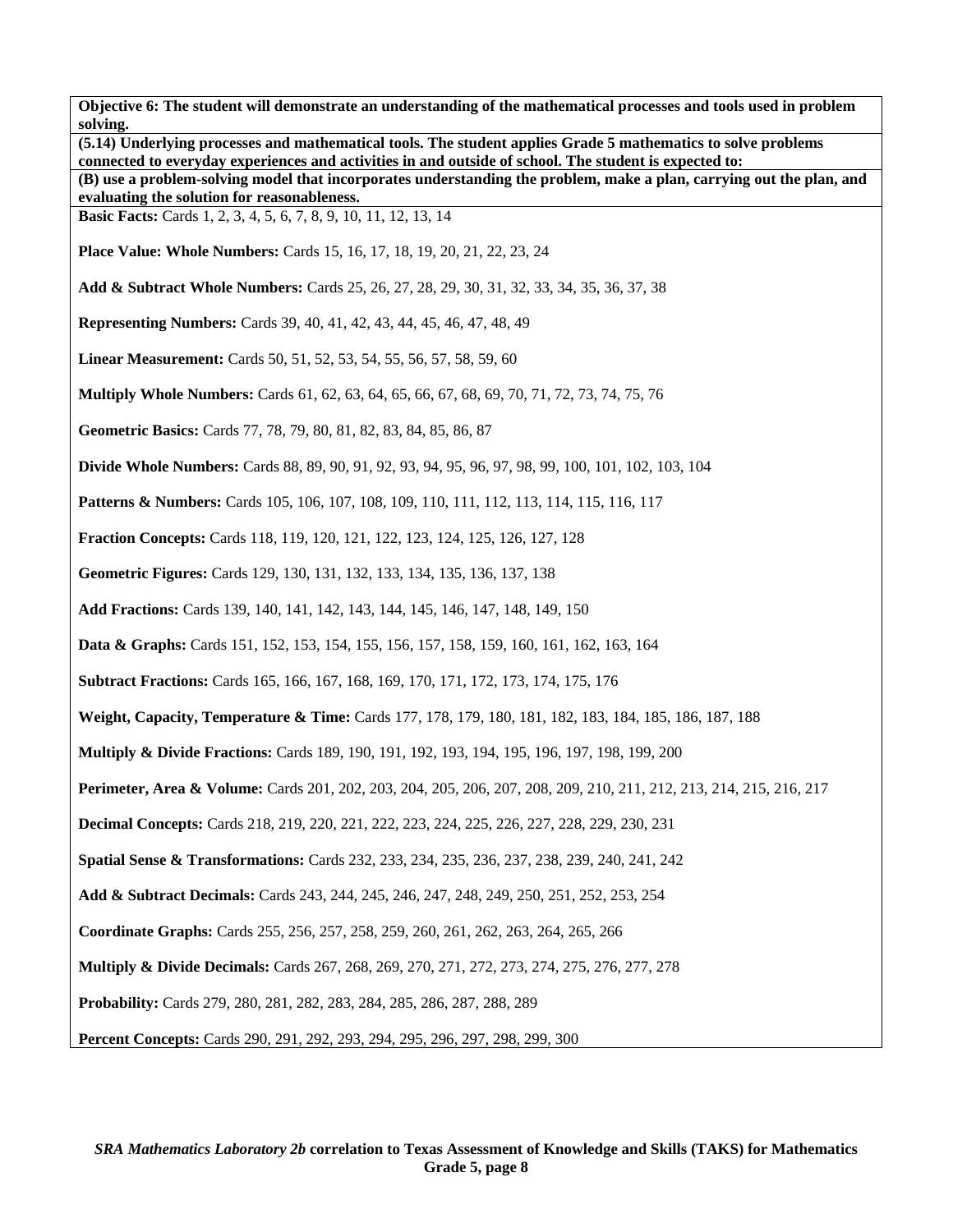**(5.14) Underlying processes and mathematical tools. The student applies Grade 5 mathematics to solve problems connected to everyday experiences and activities in and outside of school. The student is expected to:** 

**(C) select or develop an appropriate problem-solving strategy, including drawing a picture, looking for a pattern, systematic guessing and checking, acting it out, making a table, working a simpler problem, or working backwards to solve a problem.** 

**Basic Facts:** Cards 1, 2, 3, 4, 5, 6, 7, 8, 9, 10, 11, 12, 13, 14

**Place Value: Whole Numbers:** Cards 15, 16, 17, 18, 19, 20, 21, 22, 23, 24

**Add & Subtract Whole Numbers:** Cards 25, 26, 27, 28, 29, 30, 31, 32, 33, 34, 35, 36, 37, 38

**Representing Numbers:** Cards 39, 40, 41, 42, 43, 44, 45, 46, 47, 48, 49

**Linear Measurement:** Cards 50, 51, 52, 53, 54, 55, 56, 57, 58, 59, 60

**Multiply Whole Numbers:** Cards 61, 62, 63, 64, 65, 66, 67, 68, 69, 70, 71, 72, 73, 74, 75, 76

**Geometric Basics:** Cards 77, 78, 79, 80, 81, 82, 83, 84, 85, 86, 87

**Divide Whole Numbers:** Cards 88, 89, 90, 91, 92, 93, 94, 95, 96, 97, 98, 99, 100, 101, 102, 103, 104

**Patterns & Numbers:** Cards 105, 106, 107, 108, 109, 110, 111, 112, 113, 114, 115, 116, 117

**Fraction Concepts:** Cards 118, 119, 120, 121, 122, 123, 124, 125, 126, 127, 128

**Geometric Figures:** Cards 129, 130, 131, 132, 133, 134, 135, 136, 137, 138

**Add Fractions:** Cards 139, 140, 141, 142, 143, 144, 145, 146, 147, 148, 149, 150

**Data & Graphs:** Cards 151, 152, 153, 154, 155, 156, 157, 158, 159, 160, 161, 162, 163, 164

**Subtract Fractions:** Cards 165, 166, 167, 168, 169, 170, 171, 172, 173, 174, 175, 176

**Weight, Capacity, Temperature & Time:** Cards 177, 178, 179, 180, 181, 182, 183, 184, 185, 186, 187, 188

**Multiply & Divide Fractions:** Cards 189, 190, 191, 192, 193, 194, 195, 196, 197, 198, 199, 200

**Perimeter, Area & Volume:** Cards 201, 202, 203, 204, 205, 206, 207, 208, 209, 210, 211, 212, 213, 214, 215, 216, 217

**Decimal Concepts:** Cards 218, 219, 220, 221, 222, 223, 224, 225, 226, 227, 228, 229, 230, 231

**Spatial Sense & Transformations:** Cards 232, 233, 234, 235, 236, 237, 238, 239, 240, 241, 242

**Add & Subtract Decimals:** Cards 243, 244, 245, 246, 247, 248, 249, 250, 251, 252, 253, 254

**Coordinate Graphs:** Cards 255, 256, 257, 258, 259, 260, 261, 262, 263, 264, 265, 266

**Multiply & Divide Decimals:** Cards 267, 268, 269, 270, 271, 272, 273, 274, 275, 276, 277, 278

**Probability:** Cards 279, 280, 281, 282, 283, 284, 285, 286, 287, 288, 289

**Percent Concepts:** Cards 290, 291, 292, 293, 294, 295, 296, 297, 298, 299, 300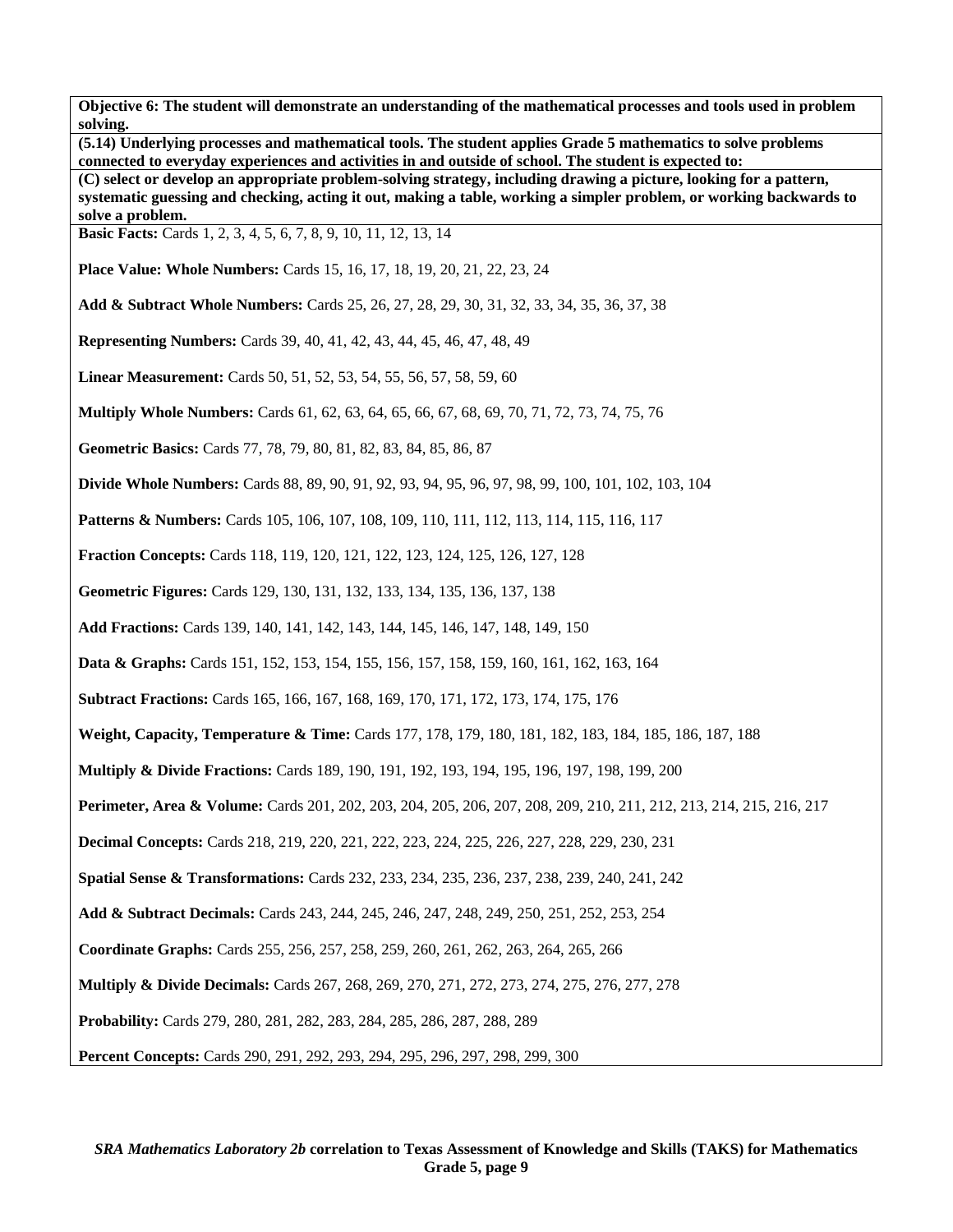| Objective 6: The student will demonstrate an understanding of the mathematical processes and tools used in problem<br>solving.                                 |  |  |
|----------------------------------------------------------------------------------------------------------------------------------------------------------------|--|--|
| (5.15) Underlying processes and mathematical tools. The student communicates about Grade 5 mathematics using<br>informal language. The student is expected to: |  |  |
| (B) relate informal language to mathematical language and symbols.                                                                                             |  |  |
| <b>Basic Facts:</b> Cards 1, 2, 3, 4, 5, 6, 7, 8, 9, 10, 11, 12, 13, 14                                                                                        |  |  |
| <b>Place Value: Whole Numbers:</b> Cards 15, 16, 17, 18, 19, 20, 21, 22, 23, 24                                                                                |  |  |
| Add & Subtract Whole Numbers: Cards 25, 26, 27, 28, 29, 30, 31, 32, 33, 34, 35, 36, 37, 38                                                                     |  |  |
| <b>Representing Numbers:</b> Cards 39, 40, 41, 42, 43, 44, 45, 46, 47, 48, 49                                                                                  |  |  |
| <b>Linear Measurement:</b> Cards 50, 51, 52, 53, 54, 55, 56, 57, 58, 59, 60                                                                                    |  |  |
| <b>Multiply Whole Numbers:</b> Cards 61, 62, 63, 64, 65, 66, 67, 68, 69, 70, 71, 72, 73, 74, 75, 76                                                            |  |  |
| Geometric Basics: Cards 77, 78, 79, 80, 81, 82, 83, 84, 85, 86, 87                                                                                             |  |  |
| <b>Divide Whole Numbers:</b> Cards 88, 89, 90, 91, 92, 93, 94, 95, 96, 97, 98, 99, 100, 101, 102, 103, 104                                                     |  |  |
| <b>Patterns &amp; Numbers:</b> Cards 105, 106, 107, 108, 109, 110, 111, 112, 113, 114, 115, 116, 117                                                           |  |  |
| <b>Fraction Concepts:</b> Cards 118, 119, 120, 121, 122, 123, 124, 125, 126, 127, 128                                                                          |  |  |
| Geometric Figures: Cards 129, 130, 131, 132, 133, 134, 135, 136, 137, 138                                                                                      |  |  |
| Add Fractions: Cards 139, 140, 141, 142, 143, 144, 145, 146, 147, 148, 149, 150                                                                                |  |  |
| <b>Data &amp; Graphs:</b> Cards 151, 152, 153, 154, 155, 156, 157, 158, 159, 160, 161, 162, 163, 164                                                           |  |  |
| <b>Subtract Fractions:</b> Cards 165, 166, 167, 168, 169, 170, 171, 172, 173, 174, 175, 176                                                                    |  |  |
| Weight, Capacity, Temperature & Time: Cards 177, 178, 179, 180, 181, 182, 183, 184, 185, 186, 187, 188                                                         |  |  |
| <b>Multiply &amp; Divide Fractions:</b> Cards 189, 190, 191, 192, 193, 194, 195, 196, 197, 198, 199, 200                                                       |  |  |
| Perimeter, Area & Volume: Cards 201, 202, 203, 204, 205, 206, 207, 208, 209, 210, 211, 212, 213, 214, 215, 216, 217                                            |  |  |
| <b>Decimal Concepts:</b> Cards 218, 219, 220, 221, 222, 223, 224, 225, 226, 227, 228, 229, 230, 231                                                            |  |  |
| <b>Spatial Sense &amp; Transformations:</b> Cards 232, 233, 234, 235, 236, 237, 238, 239, 240, 241, 242                                                        |  |  |
| Add & Subtract Decimals: Cards 243, 244, 245, 246, 247, 248, 249, 250, 251, 252, 253, 254                                                                      |  |  |
| Coordinate Graphs: Cards 255, 256, 257, 258, 259, 260, 261, 262, 263, 264, 265, 266                                                                            |  |  |
| <b>Multiply &amp; Divide Decimals:</b> Cards 267, 268, 269, 270, 271, 272, 273, 274, 275, 276, 277, 278                                                        |  |  |
| Probability: Cards 279, 280, 281, 282, 283, 284, 285, 286, 287, 288, 289                                                                                       |  |  |
| Percent Concepts: Cards 290, 291, 292, 293, 294, 295, 296, 297, 298, 299, 300                                                                                  |  |  |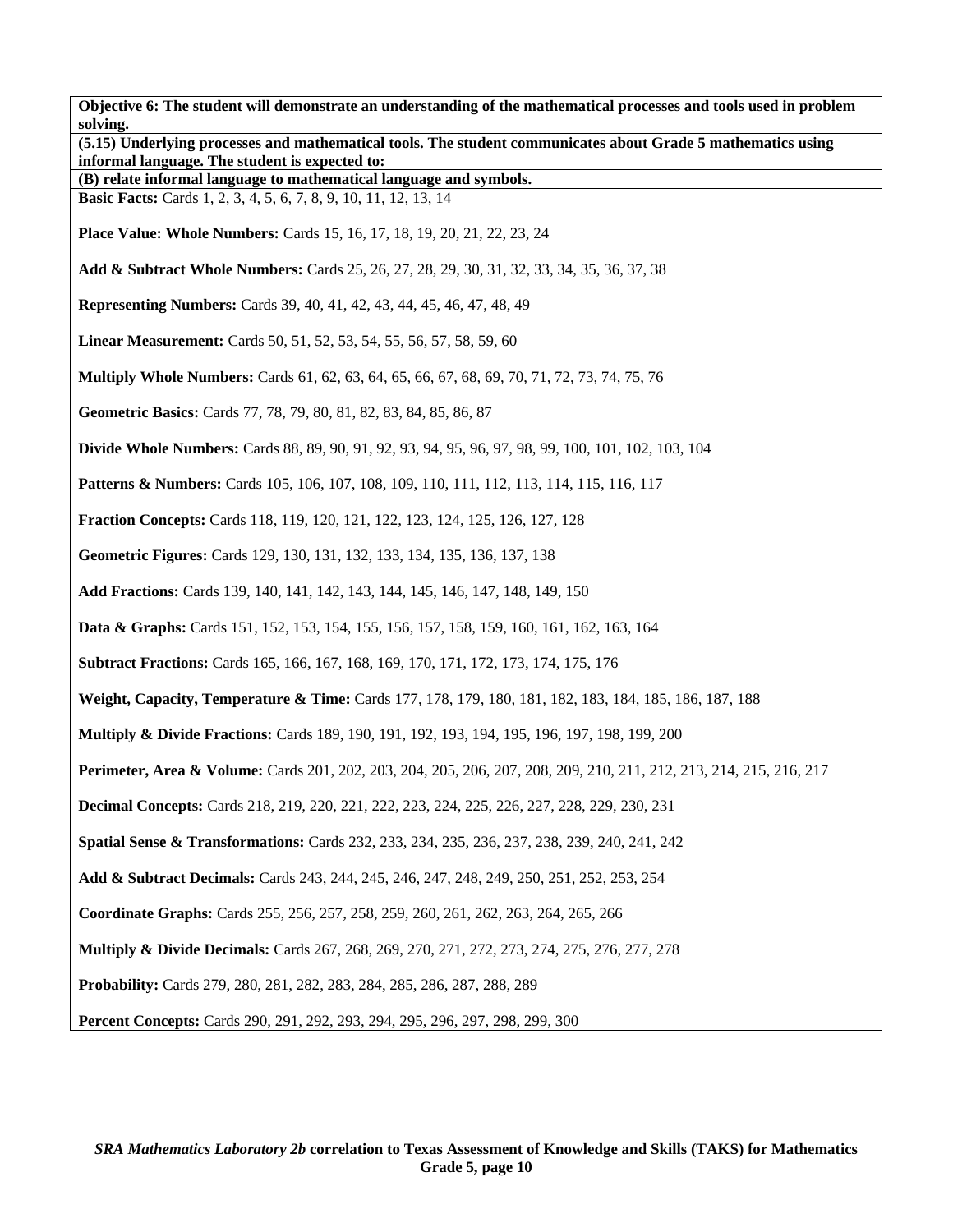**Objective 6: The student will demonstrate an understanding of the mathematical processes and tools used in problem solving. (5.16) Underlying processes and mathematical tools. The student uses logical reasoning to make sense of his or her world. The student is expected to: (A) make generalizations from patterns or sets of examples and nonexamples. Basic Facts: Cards 2, 4, 8, 9, 13 Add & Subtract Whole Numbers:** Card 33 **Multiply Whole Numbers:** Cards 61, 67, 68 **Divide Whole Numbers:** Cards 88, 96 Patterns & Numbers: Cards 107, 108, 109, 110, 111, 114, 115, 116, 117 Data & Graphs: Card 132 **Spatial Sense & Transformations:** Card 240 **Multiply & Divide Decimals:** Cards 269, 272, 277 **Probability:** Cards 279, 280, 281, 282, 283, 284, 285, 286, 287, 288, 289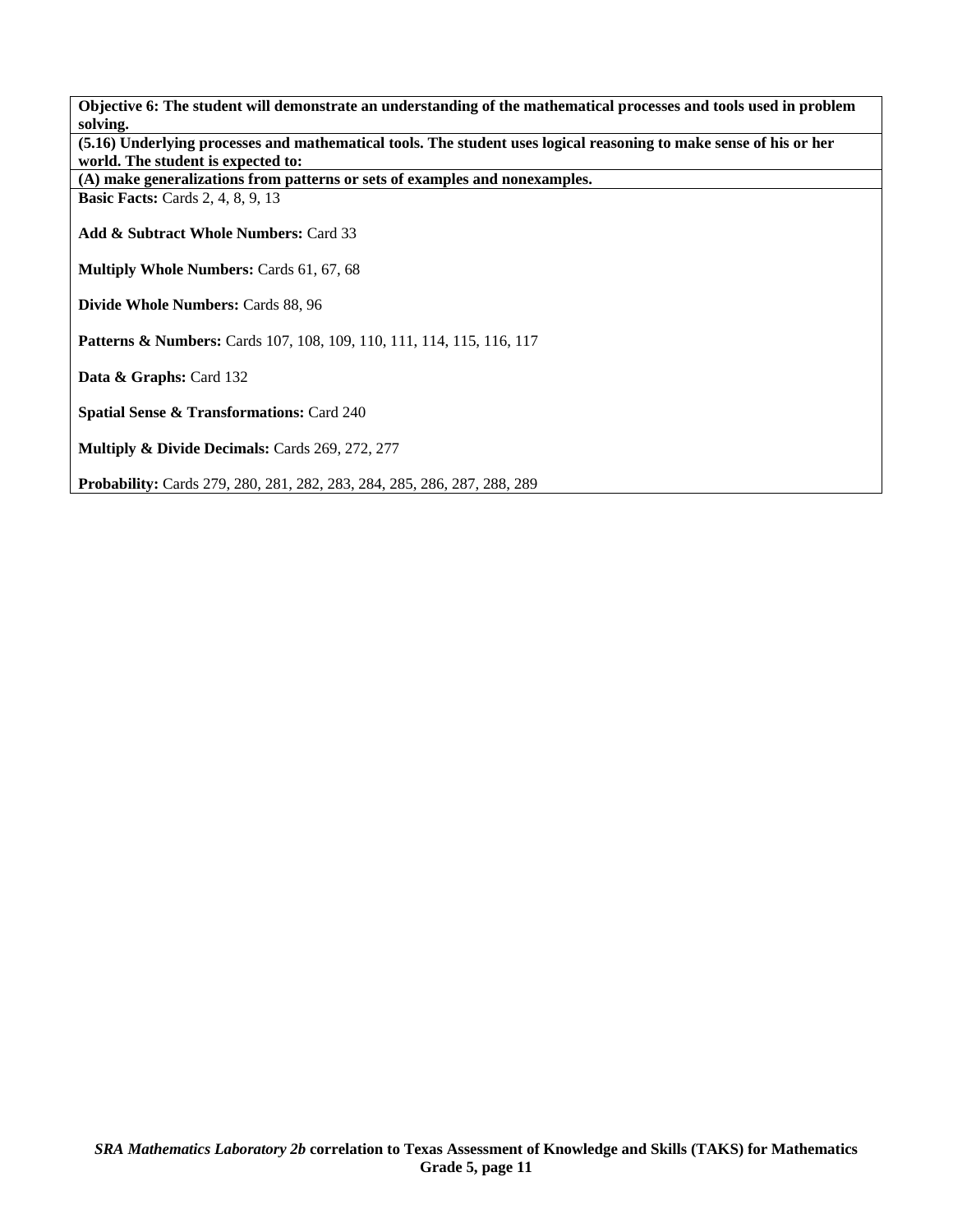## *SRA Mathematics Laboratory 2c*  **correlation to Texas Assessment of Knowledge and Skills (TAKS) for Mathematics Grade 6**

**Objective 1: The student will demonstrate an understanding of numbers, operations, and quantitative reasoning. (6.1) Number, operation, and quantitative reasoning. The student represents and uses rational numbers in a variety of equivalent forms. The student is expected to:** 

**(A) compare and order non-negative rational numbers.** 

**Place Value: Whole Numbers:** Cards 34, 35, 36, 39, 40, 41

**Fraction & Decimal Concepts:** Cards 99, 100, 101, 106, 107, 108

**Objective 1: The student will demonstrate an understanding of numbers, operations, and quantitative reasoning. (6.1) Number, operation, and quantitative reasoning. The student represents and uses rational numbers in a variety of equivalent forms. The student is expected to:** 

**(B) generate equivalent forms of rational numbers including whole numbers, fractions, and decimals. Place Value: Whole Numbers:** Card 33

**Representing Numbers:** Cards 60, 61, 62

**Fraction & Decimal Concepts:** Cards 96, 97, 98, 101, 103, 104, 105, 108

**Add & Subtract Fractions:** Card 122

**Multiply Decimals:** Card 211

**Divide Decimals:** Card 239

**Using Decimals & Percents:** Cards 253, 254, 256

**Ratios & Proportions:** Cards 274, 275, 277, 280, 281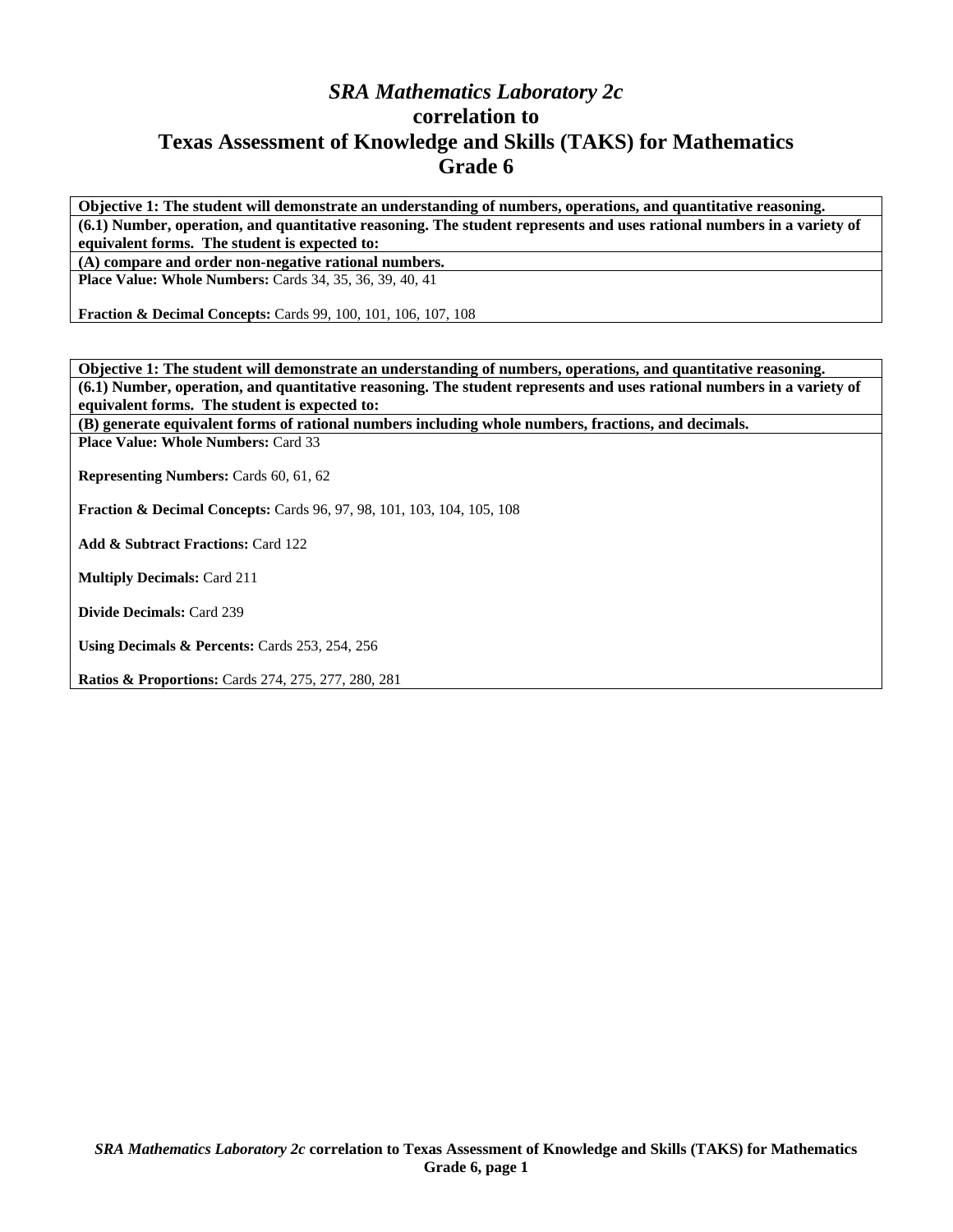**Objective 1: The student will demonstrate an understanding of numbers, operations, and quantitative reasoning. (6.1) Number, operation, and quantitative reasoning. The student represents and uses rational numbers in a variety of equivalent forms. The student is expected to: (C) use integers to represent real-life situations. Basic Facts:** Cards 1, 2, 3, 4, 5, 6, 7, 8, 9, 10, 11, 12, 13, 14 **Add & Subtract Whole Numbers:** Cards 15, 16, 17, 18, 19, 20, 21, 22, 23, 24, 25, 26, 27, 28, 29, 30, 31 **Place Value: Whole Numbers:** Cards 32, 33, 34, 35, 36, 37, 38, 39, 40, 41 **Multiply & Divide Whole Numbers:** Cards 42, 43, 44, 45, 46, 47, 48, 49, 50, 51, 52, 53, 54, 55, 56, 57, 58, 59 **Representing Numbers:** Cards 60, 61, 62, 63, 64, 65, 66, 67, 68, 69, 70, 71, 72, 73 Patterns & Numbers: Cards 84, 85, 86, 87, 88, 89, 90, 91, 92, 93, 94 **Add & Subtract Fractions:** Cards 122, 123, 124, 125, 126, 127, 128, 129, 130, 131, 132, 133, 134, 135, 136, 137 **Multiply & Divide Fractions:** Cards 154, 155, 156, 157, 158, 159, 160, 161, 162, 163, 164 **Add & Subtract Decimals:** Cards 176, 177, 178, 179, 180, 181, 182, 183, 184, 185, 186, 187 **Multiply Decimals:** Cards 202, 203, 204, 205, 206, 207, 208, 209, 210, 211, 212 **Divide Decimals:** Cards 228, 229, 230, 231, 232, 233, 234, 235, 236, 237, 238, 239, 240 **Using Decimals & Percents:** Cards 253, 254, 255, 256, 257, 258, 259, 260, 261, 262 **Ratios & Proportions:** Cards 273, 274, 275, 276, 277, 278, 279, 280, 281, 282, 283

**Objective 1: The student will demonstrate an understanding of numbers, operations, and quantitative reasoning. (6.1) Number, operation, and quantitative reasoning. The student represents and uses rational numbers in a variety of equivalent forms. The student is expected to:** 

**(D) write prime factorizations using exponents.** 

**Patterns & Numbers: Cards 84, 92, 93, 94** 

**Objective 1: The student will demonstrate an understanding of numbers, operations, and quantitative reasoning. (6.1) Number, operation, and quantitative reasoning. The student represents and uses rational numbers in a variety of equivalent forms. The student is expected to:** 

**(E) identify factors and multiples including common factors and common multiples.** 

**Patterns & Numbers:** Cards 84, 85, 86, 87, 88, 89, 90, 92, 93, 94

**Fraction & Decimal Concepts:** Cards 98, 99

**Add & Subtract Fractions:** Card 122

**Objective 1: The student will demonstrate an understanding of numbers, operations, and quantitative reasoning. (6.2) Number, operation, and quantitative reasoning. The student adds, subtracts, multiplies, and divides to solve problems and justify solutions. The student is expected to:** 

**(A) model addition and subtraction situations involving fractions with objects, pictures, words, and numbers. Add & Subtract Fractions:** Cards 123, 124, 125, 126, 127, 128, 129, 130, 131, 132, 133, 134, 135, 136, 137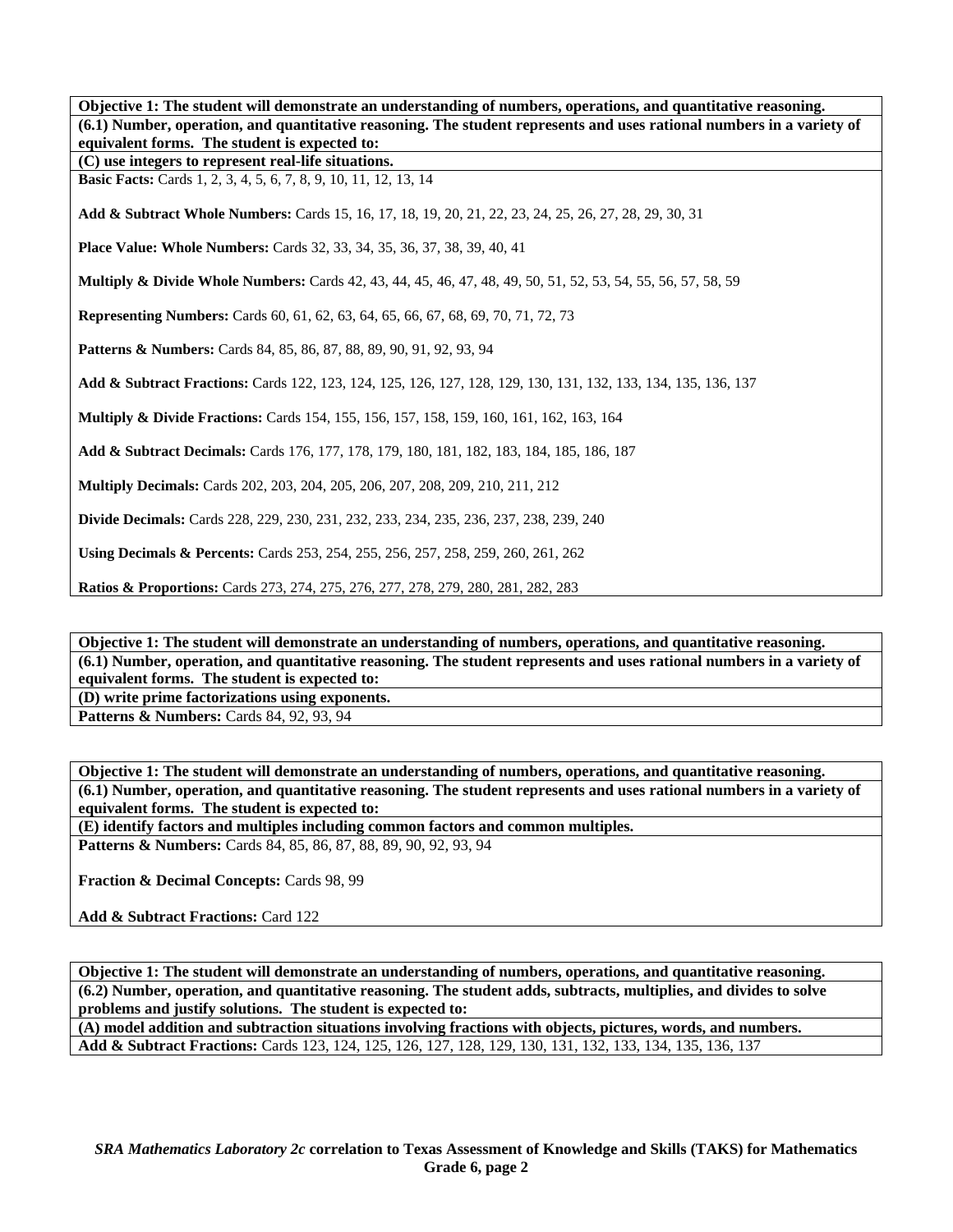**Objective 1: The student will demonstrate an understanding of numbers, operations, and quantitative reasoning. (6.2) Number, operation, and quantitative reasoning. The student adds, subtracts, multiplies, and divides to solve problems and justify solutions. The student is expected to:** 

**(B) uses addition and subtraction to solve problems involving fractions and decimals.** 

**Add & Subtract Fractions:** Cards 123, 124, 125, 126, 127, 128, 129, 130, 131, 132, 133, 134, 135, 136, 137

**Add & Subtract Decimals:** Cards 176, 177, 178, 179, 180, 181, 182, 183, 184, 185, 186, 187

**Objective 1: The student will demonstrate an understanding of numbers, operations, and quantitative reasoning. (6.2) Number, operation, and quantitative reasoning. The student adds, subtracts, multiplies, and divides to solve problems and justify solutions. The student is expected to:** 

**(C) use multiplication and division of whole numbers to solve problems including situations involving equivalent ratios and rates.** 

**Multiply & Divide Whole Numbers:** Cards 42, 43, 44, 45, 46, 47, 48, 49, 50, 51, 52, 53, 54, 55, 56, 57, 58, 59

**Ratios & Proportions:** Cards 273, 274, 275, 276, 277, 278, 279, 280, 281, 282, 283

**Objective 1: The student will demonstrate an understanding of numbers, operations, and quantitative reasoning. (6.2) Number, operation, and quantitative reasoning. The student adds, subtracts, multiplies, and divides to solve problems and justify solutions. The student is expected to:** 

**(D) estimate and round to approximate reasonable results and to solve problems where exact answers are not required. Add & Subtract Whole Numbers:** Cards 15, 16, 17, 23, 24, 25, 31

**Multiply & Divide Whole Numbers:** Cards 44, 49, 51, 59

**Fraction & Decimal Concepts:** Card 102

Add & Subtract Fractions: Cards 127, 131

**Add & Subtract Decimals:** Cards 177, 182

**Divide Decimals:** Cards 228, 238

**Objective 2: The student will demonstrate an understanding of patterns, relationships, and algebraic reasoning. (6.3) Patterns, relationships, and algebraic thinking. The student solves problems involving proportional relationships. The student is expected to:** 

**(A) use ratios to describe proportional situations.** 

**Ratios & Proportions:** Cards 273, 274, 275, 276, 277, 278, 279, 280, 281, 282, 283

**Objective 2: The student will demonstrate an understanding of patterns, relationships, and algebraic reasoning. (6.3) Patterns, relationships, and algebraic thinking. The student solves problems involving proportional relationships. The student is expected to:** 

**(B) represent ratios and percents with concrete models, fractions, and decimals. Using Decimals & Percents:** Cards 253, 254, 255, 256, 257, 258, 259, 260, 261, 262

**Ratios & Proportions:** Cards 273, 274, 275, 276, 277, 278, 279, 280, 281, 282, 283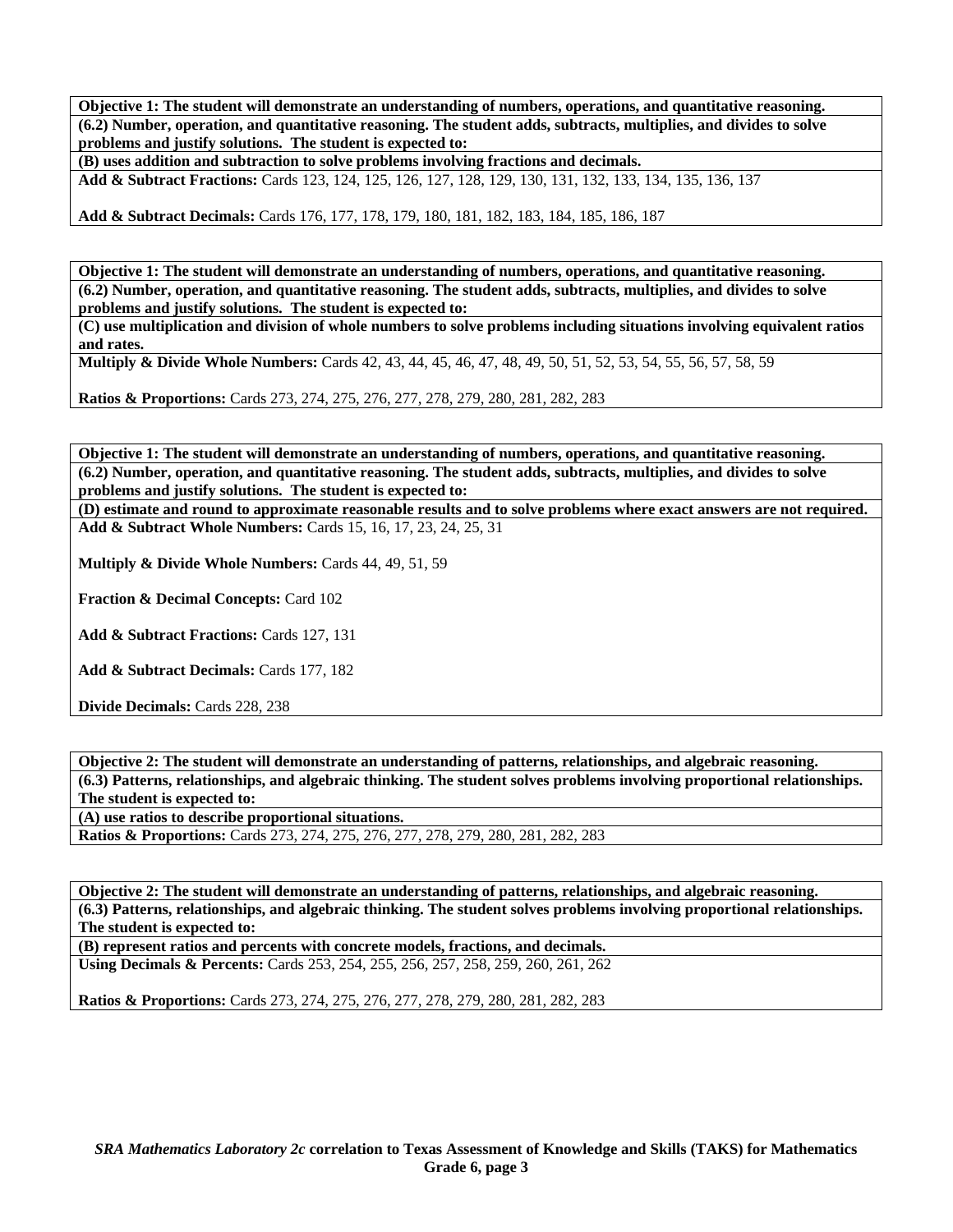**Objective 2: The student will demonstrate an understanding of patterns, relationships, and algebraic reasoning. (6.3) Patterns, relationships, and algebraic thinking. The student solves problems involving proportional relationships. The student is expected to:** 

**(C) use ratios to make predictions in proportional situations.** 

**Ratios & Proportions:** Cards 273, 274, 275, 276, 277, 278, 279, 280, 281, 282, 283

**Objective 2: The student will demonstrate an understanding of patterns, relationships, and algebraic reasoning. (6.4) Patterns, relationship, and algebraic thinking. The student uses letters as variables in mathematical expressions to describe how one quantity changes when a related quantity changes. The student is expected to: (A) uses tables and symbols to represent and describe proportional and other relationships involving conversions,** 

**sequences, perimeter, area, etc.** 

**Basic Facts:** Cards 11, 13, 14

**Add & Subtract Whole Numbers:** Card 26

**Multiply & Divide Whole Numbers:** Cards 55, 56

**Representing Numbers:** Cards 60, 61, 62

**Patterns & Numbers:** Card 91

**Perimeter & Area:** Cards 214, 217, 219, 221, 222, 223, 225, 226, 227

**Surface Area & Volume:** Cards 243, 244, 245, 246, 247, 248, 249, 250, 251, 252

**Ratios & Proportions:** Cards 273, 274, 275, 276, 277, 278, 279, 280, 281, 282, 283

**Coordinate Graphs:** Cards 289, 290

**Algebra Concepts:** Cards 292, 293, 294, 295, 296, 297, 298, 299, 300

**Objective 2: The student will demonstrate an understanding of patterns, relationships, and algebraic reasoning. (6.4) Patterns, relationship, and algebraic thinking. The student uses letters as variables in mathematical expressions to describe how one quantity changes when a related quantity changes. The student is expected to: (B) generate formulas to represent relationships involving perimeter, area, volume of a rectangular prism, etc., from a table of data.** 

**Perimeter & Area:** Cards 213, 214, 217, 219, 220, 221, 222, 223, 224, 225, 226, 227

**Surface Area & Volume:** Cards 241, 242, 243, 244, 245, 246, 247, 248, 249, 250, 251, 252

**Algebra Concepts:** Cards 298, 300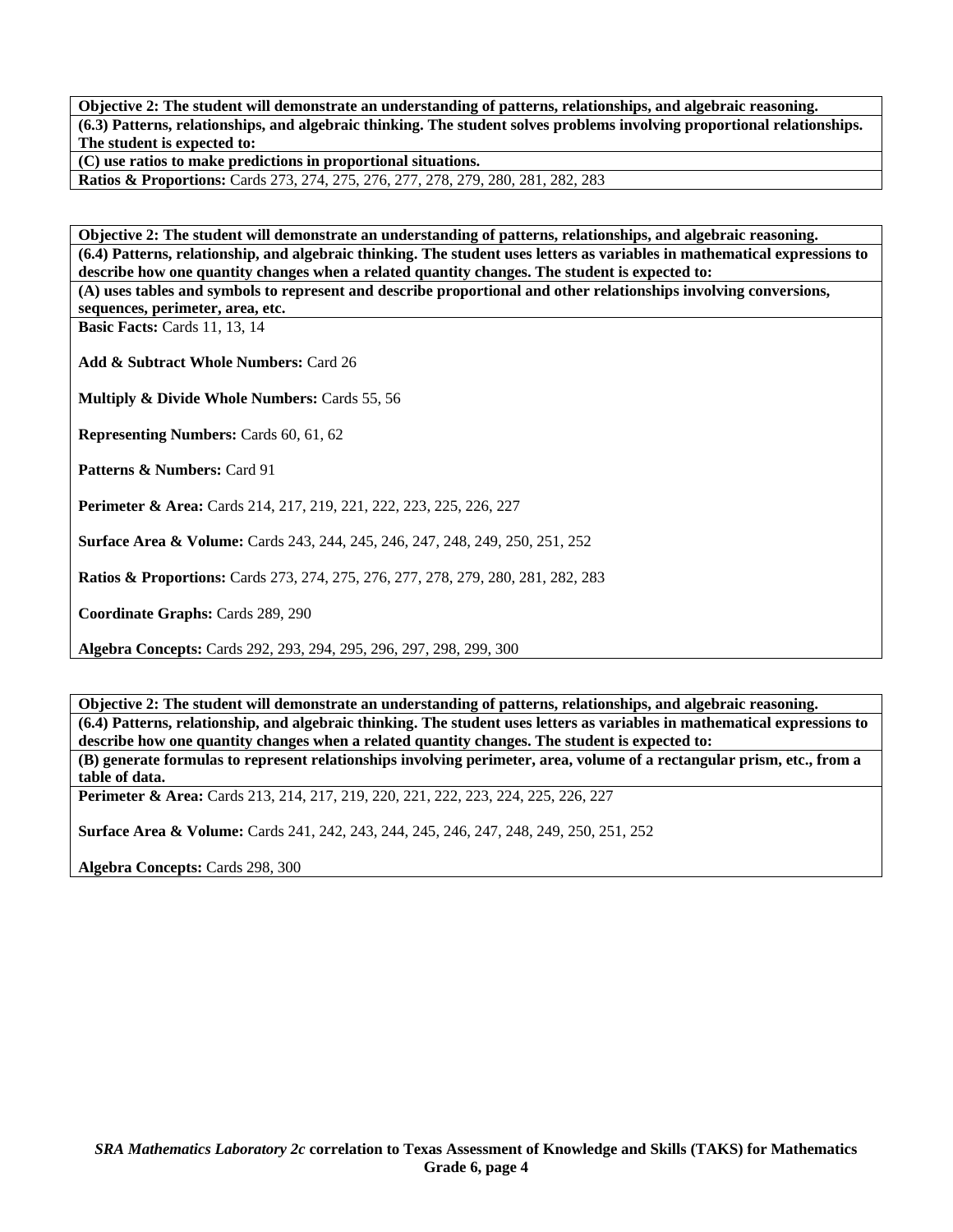**Objective 2: The student will demonstrate an understanding of patterns, relationships, and algebraic reasoning. (6.5) Patterns, relationship, and algebraic thinking. The student uses letters to represent an unknown in an equation. The student is expected to:** 

**(A) formulate an equation from a problem situation.** 

**Basic Facts:** Cards 1, 2, 4, 5, 6, 8, 9, 10, 11, 14

**Add & Subtract Whole Numbers:** Card 26

**Multiply & Divide Whole Numbers:** Cards 55, 56

Patterns & Numbers: Card 91

**Perimeter & Area:** Cards 214, 217, 219, 221, 222, 223, 224, 225, 226, 227

**Surface Area & Volume:** Cards 241, 242, 243, 244, 245, 246, 247, 248, 249, 250, 251

**Coordinate Graphs:** Cards 289, 290

**Algebra Concepts:** Cards 292, 293, 294, 295, 296, 297, 298, 299, 300

**Objective 3: The student will demonstrate an understanding of geometry and spatial reasoning. (6. 6) Geometry and spatial reasoning. The student uses geometric vocabulary to describe angles, polygons, and circles. The student is expected to: (A) use angle measurements to classify angles as acute, obtuse, or right.** 

**Measurement:** Cards 112, 114, 115, 117, 118, 120

**Objective 3: The student will demonstrate an understanding of geometry and spatial reasoning.** 

**(6.6) Geometry and spatial reasoning. The student uses geometric vocabulary to describe angles, polygons, and circles. The student is expected to:** 

**(B) identify relationships involving angles in triangles and quadrilaterals.** 

**Measurement:** Cards 117, 118, 120, 121

**Geometric Figures:** Cards 169, 171

**Spatial Sense & Transformations:** Cards 263, 264

**Objective 3: The student will demonstrate an understanding of geometry and spatial reasoning.** 

**(6.6) Geometry and spatial reasoning. The student uses geometric vocabulary to describe angles, polygons, and circles. The student is expected to:** 

**(C) describe the relationship between radius, diameter, and circumference of a circle.** 

**Perimeter and Area:** Cards 224, 225, 226, 227

**Objective 3: The student will demonstrate an understanding of geometry and spatial reasoning.** 

**(6.7) Geometry and spatial reasoning. The student uses coordinate geometry to identify location in two dimensions. The student is expected to:** 

**(A) to locate and name points on a coordinate plane using ordered airs of non-negative rational numbers. Coordinate Graphs:** Cards 284, 285, 286, 287, 288, 289, 290, 291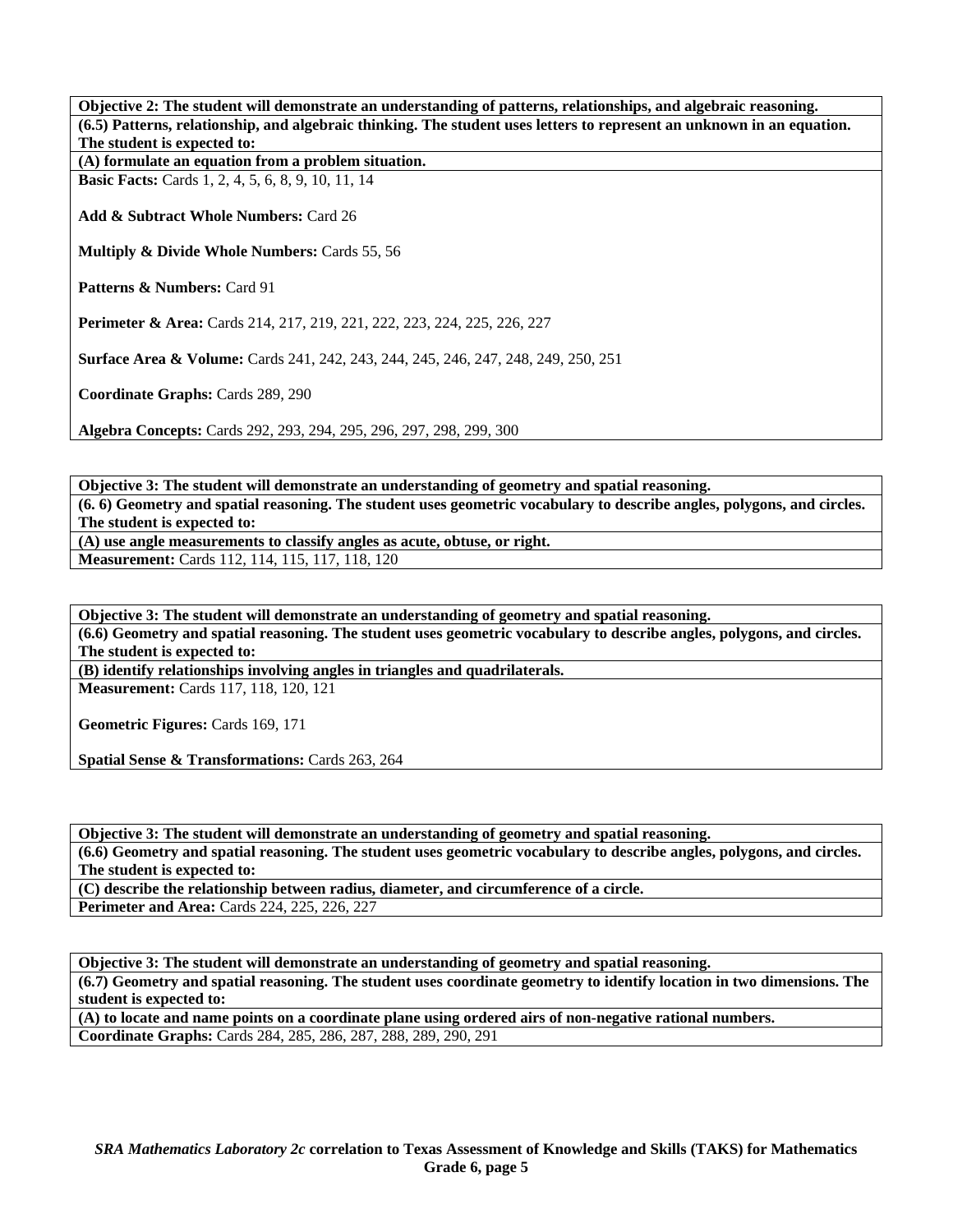**Objective 4: The student will demonstrate an understanding of the concepts and uses of measurement. (6.8) Measurement. The student solves application problems involving estimation and measurement of length, area, time, temperature, capacity, weight, and angles. The student is expected to: (A) estimate measurements and evaluate reasonableness of results.** 

**Weight, Capacity & Time:** Cards 74, 75, 76, 77, 78, 79, 80, 81, 82, 83

**Measurement:** Cards 109, 110, 111, 113

**Perimeter and Area: Card 216** 

**Objective 4: The student will demonstrate an understanding of the concepts and uses of measurement. (6.8) Measurement. The student solves application problems involving estimation and measurement of length, area, time, temperature, capacity, weight, and angles. The student is expected to:** 

**(B) select and use appropriate units, tools, or formulas to measure and to solve problems involving length (including perimeter and circumference), area, time, temperature, capacity, and weight.** 

**Weight, Capacity & Time:** Cards 74, 75, 76, 77, 78, 79, 80, 81, 82, 83

**Measurement:** Cards 109, 110, 111, 112, 113

**Perimeter & Area:** Cards 213, 214, 215, 216, 217, 218, 219, 220, 221, 222, 223, 224, 225, 226, 227

**Surface Area & Volume:** Cards 241, 242, 243, 244, 245, 246, 247, 248, 249, 250, 251, 252

**Algebra Concepts:** Card 298

**Objective 4: The student will demonstrate an understanding of the concepts and uses of measurement.** 

**(6.8) Measurement. The student solves application problems involving estimation and measurement of length, area, time, temperature, capacity, weight, and angles. The student is expected to:** 

**(C) measure angles.** 

**Measurement:** Cards 112, 113, 114, 115, 116, 118, 120, 121

**Objective 4: The student will demonstrate an understanding of the concepts and uses of measurement. (6.8) Measurement. The student solves application problems involving estimation and measurement of length, area, time, temperature, capacity, weight, and angles. The student is expected to:** 

**(D) convert measures within the same measurement system (customary and metric) based on relationships between units.** 

**Weight, Capacity & Time:** Cards 74, 75, 76, 77, 78, 79, 80, 81, 82, 83

**Objective 5: The student will demonstrate an understanding of probability and statistics. (6.9) Probability and statistics. The student uses experimental and theoretical probability to make predictions. The student is expected to:** 

**(A) construct sample spaces using lists, tree diagrams, and combinations.** 

**Probability:** Cards 188, 189, 190, 192, 193, 194, 195, 196

**Objective 5: The student will demonstrate an understanding of probability and statistics. (6.9) Probability and statistics. The student uses experimental and theoretical probability to make predictions. The student is expected to:** 

**(B) find the probabilities of a simple event and its complement and describe the relationship between the two. Probability:** Cards 191, 192, 193, 194, 195, 196, 197, 198, 199, 200, 201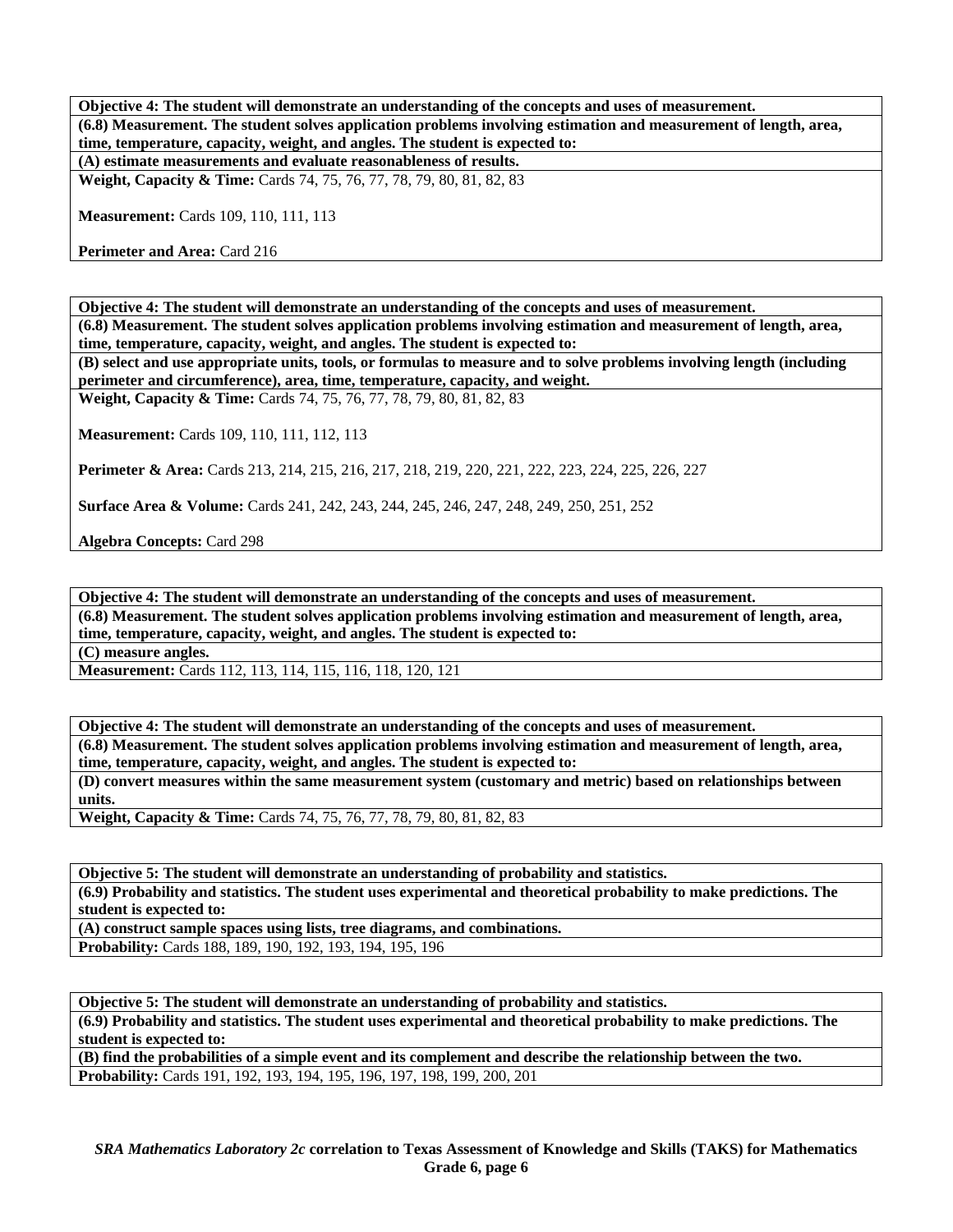**Objective 5: The student will demonstrate an understanding of probability and statistics. (6.10) Probability and statistics. The student uses statistical representations to analyze data. (A) [draw and] compare different graphical representations of the same data. Data and Graphs:** Cards 138, 139, 140, 147, 148, 149

**Objective 5: The student will demonstrate an understanding of probability and statistics. (6.10) Probability and statistics. The student uses statistical representations to analyze data. (B) use median, mode, and range to describe data.** 

Data and Graphs: Cards 138, 139, 140, 141, 142, 145, 147, 148, 153

**Objective 5: The student will demonstrate an understanding of probability and statistics. (6.10) Probability and statistics. The student uses statistical representations to analyze data. (C) sketch circle graphs to display data.**  Data and Graphs: Cards 146, 153

**Objective 5: The student will demonstrate an understanding of probability and statistics. (6.10) Probability and statistics. The student uses statistical representations to analyze data. (D) solve problems by collecting, organizing, displaying, and interpreting data. Data and Graphs:** Cards 141, 142, 143, 144, 145, 146, 147, 148, 149, 150, 151, 152, 153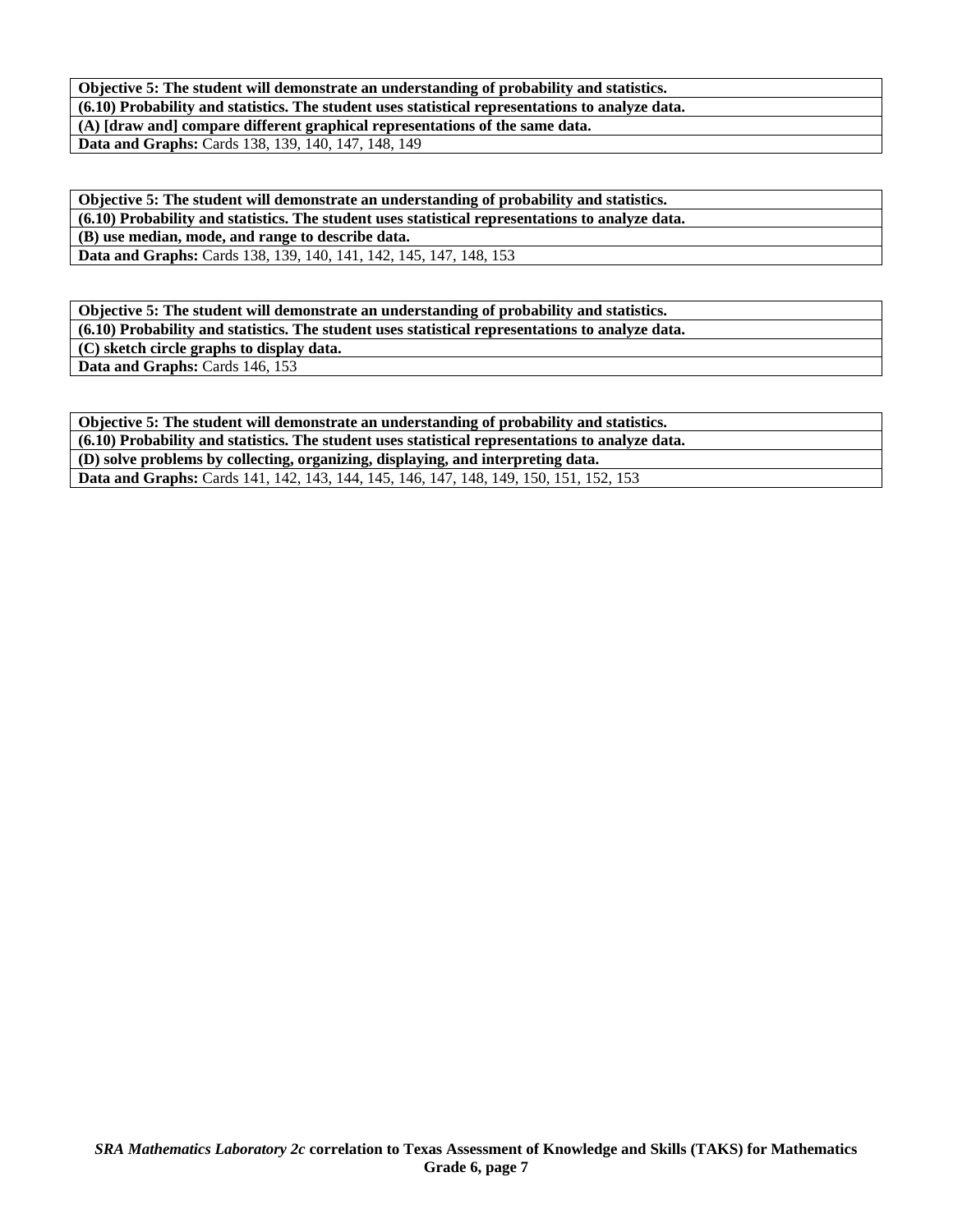| 5011146<br>(6.11) Underlying processes and mathematical tools. The student applies Grade 6 mathematics to solve problems<br>connected to everyday experiences, investigations in other disciplines, and activities in and outside of school. The |
|--------------------------------------------------------------------------------------------------------------------------------------------------------------------------------------------------------------------------------------------------|
| student is expected to:<br>(A) identify and apply mathematics in everyday experiences, to activities in and outside of school, with other disciplines,<br>and with other mathematical topics.                                                    |
| <b>Basic Facts:</b> Cards 1, 2, 3, 4, 5, 6, 7, 8, 9, 10, 11, 12, 13, 14                                                                                                                                                                          |
| Add & Subtract Whole Numbers: Cards 15, 16, 17, 18, 19, 20, 21, 22, 23, 24, 25, 26, 27, 28, 29, 30, 31                                                                                                                                           |
| <b>Place Value: Whole Numbers:</b> Cards 32, 33, 34, 35, 36, 37, 38, 39, 40, 41                                                                                                                                                                  |
| <b>Multiply &amp; Divide Whole Numbers:</b> Cards 42, 43, 44, 45, 46, 47, 48, 49, 50, 51, 52, 53, 54, 55, 56, 57, 58, 59                                                                                                                         |
| <b>Representing Numbers:</b> Cards 60, 61, 62, 63, 64, 65, 66, 67, 68, 69, 70, 71, 72, 73                                                                                                                                                        |
| Weight, Capacity & Time: Cards 74, 75, 76, 77, 78, 79, 80, 81, 82, 83                                                                                                                                                                            |
| Patterns & Numbers: Cards 84, 85, 86, 87, 88, 89, 90, 91, 92, 93, 94                                                                                                                                                                             |
| <b>Fraction &amp; Decimal Concepts:</b> Cards 95, 96, 97, 98, 99, 100, 101, 102, 103, 104, 105, 106, 107, 108                                                                                                                                    |
| Measurement: Cards 109, 110, 111, 112, 113, 114, 115, 116, 117, 118, 119, 120, 121                                                                                                                                                               |
| Add & Subtract Fractions: Cards 122, 123, 124, 125, 126, 127, 128, 129, 130, 131, 132, 133, 134, 135, 136, 137                                                                                                                                   |
| Data and Graphs: Cards 138, 139, 140, 141, 142, 143, 144, 145, 146, 147, 148, 149, 150, 151, 152, 153                                                                                                                                            |
| Multiply & Divide Fractions: Cards 154, 155, 156, 157, 158, 159, 160, 161, 162, 163, 164                                                                                                                                                         |
| Geometric Figures: Cards 165, 166, 167, 168, 169, 170, 171, 172, 173, 174, 175                                                                                                                                                                   |
| Add & Subtract Decimals: Cards 176, 177, 178, 179, 180, 181, 182, 183, 184, 185, 186, 187                                                                                                                                                        |
| Probability: Cards 188, 189, 190, 191, 192, 193, 194, 195 196, 197, 198, 199, 200, 201                                                                                                                                                           |
| <b>Multiply Decimals:</b> Cards 202, 203, 204, 205, 206, 207, 208, 209, 210, 211, 212                                                                                                                                                            |
| <b>Perimeter &amp; Area:</b> Cards 213, 214, 215, 216, 217, 218, 219, 220, 221, 222, 223, 224, 225, 226, 227                                                                                                                                     |
| <b>Divide Decimals:</b> Cards 228, 229, 230, 231, 232, 233, 234, 235, 236, 237, 238, 239, 240                                                                                                                                                    |
| <b>Surface Area &amp; Volume:</b> Cards 241, 242, 243, 244, 245, 246, 247, 248, 249, 250, 251, 252                                                                                                                                               |
| Using Decimals & Percents: Cards 253, 254, 255, 256, 257, 258, 259, 260, 261, 262                                                                                                                                                                |
| Spatial Sense & Transformations: Cards 263, 264, 265, 266, 267, 268, 269, 270, 271, 272                                                                                                                                                          |
| <b>Ratios &amp; Proportions:</b> Cards 273, 274, 275, 276, 277, 278, 279, 280, 281, 282, 283                                                                                                                                                     |
| Coordinate Graphs: Cards 284, 285, 286, 287, 288, 289, 290, 291                                                                                                                                                                                  |
| Algebra Concepts: Cards 292, 293, 294, 295, 296, 297, 298, 299, 300                                                                                                                                                                              |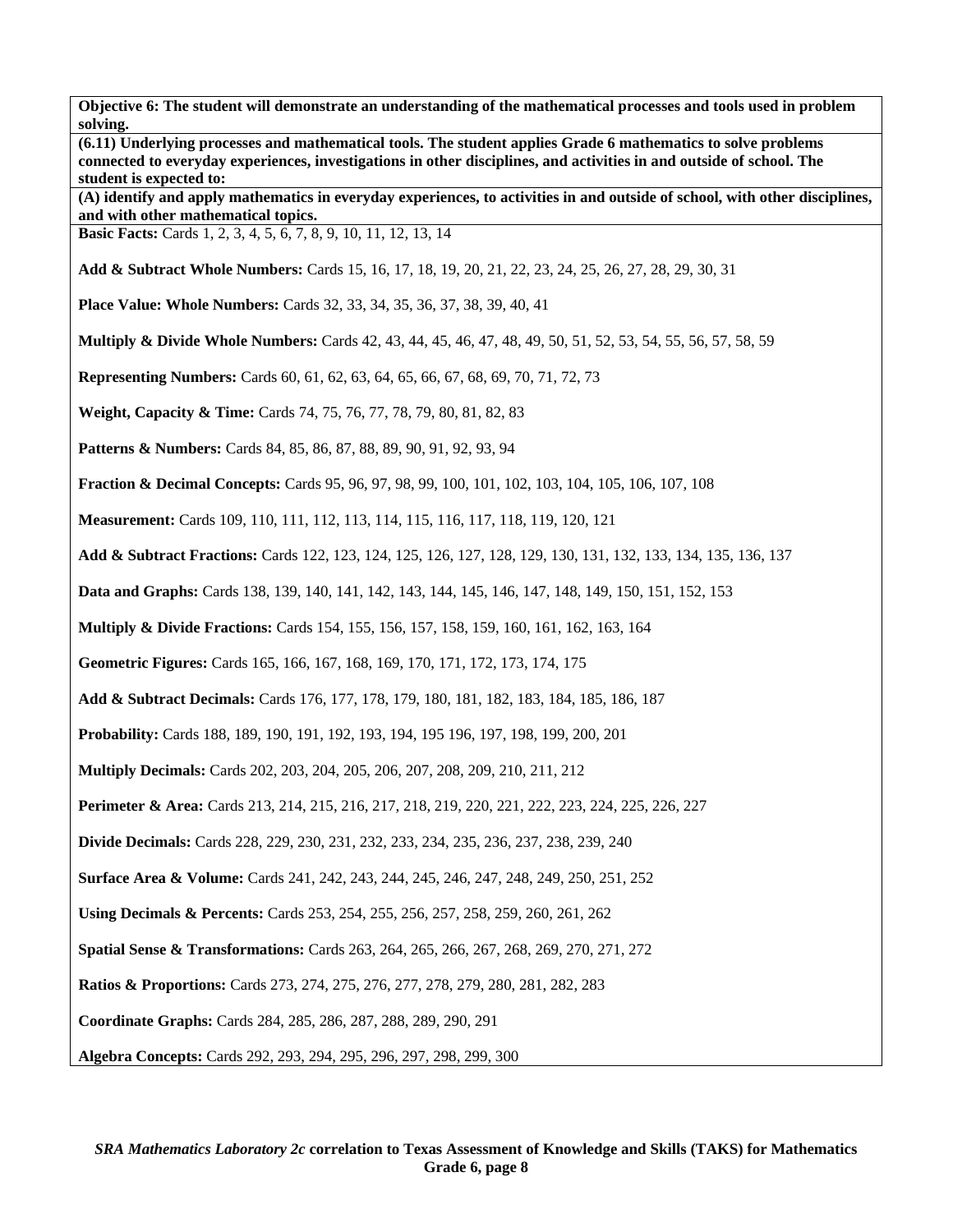| (6.11) Underlying processes and mathematical tools. The student applies Grade 6 mathematics to solve problems<br>connected to everyday experiences, investigations in other disciplines, and activities in and outside of school. The<br>student is expected to: |  |  |
|------------------------------------------------------------------------------------------------------------------------------------------------------------------------------------------------------------------------------------------------------------------|--|--|
| (B) use a problem-solving model that incorporates understanding the problem, make a plan, carrying out the plan, and<br>evaluating the solution for reasonableness.                                                                                              |  |  |
| Basic Facts: Cards 1, 2, 3, 4, 5, 6, 7, 8, 9, 10, 11, 12, 13, 14                                                                                                                                                                                                 |  |  |
| Add & Subtract Whole Numbers: Cards 15, 16, 17, 18, 19, 20, 21, 22, 23, 24, 25, 26, 27, 28, 29, 30, 31                                                                                                                                                           |  |  |
| <b>Place Value: Whole Numbers:</b> Cards 32, 33, 34, 35, 36, 37, 38, 39, 40, 41                                                                                                                                                                                  |  |  |
| <b>Multiply &amp; Divide Whole Numbers:</b> Cards 42, 43, 44, 45, 46, 47, 48, 49, 50, 51, 52, 53, 54, 55, 56, 57, 58, 59                                                                                                                                         |  |  |
| <b>Representing Numbers:</b> Cards 60, 61, 62, 63, 64, 65, 66, 67, 68, 69, 70, 71, 72, 73                                                                                                                                                                        |  |  |
| Weight, Capacity & Time: Cards 74, 75, 76, 77, 78, 79, 80, 81, 82, 83                                                                                                                                                                                            |  |  |
| <b>Patterns &amp; Numbers:</b> Cards 84, 85, 86, 87, 88, 89, 90, 91, 92, 93, 94                                                                                                                                                                                  |  |  |
| <b>Fraction &amp; Decimal Concepts: Cards 95, 96, 97, 98, 99, 100, 101, 102, 103, 104, 105, 106, 107, 108</b>                                                                                                                                                    |  |  |
| Measurement: Cards 109, 110, 111, 112, 113, 114, 115, 116, 117, 118, 119, 120, 121                                                                                                                                                                               |  |  |
| Add & Subtract Fractions: Cards 122, 123, 124, 125, 126, 127, 128, 129, 130, 131, 132, 133, 134, 135, 136, 137                                                                                                                                                   |  |  |
| Data and Graphs: Cards 138, 139, 140, 141, 142, 143, 144, 145, 146, 147, 148, 149, 150, 151, 152, 153                                                                                                                                                            |  |  |
| <b>Multiply &amp; Divide Fractions:</b> Cards 154, 155, 156, 157, 158, 159, 160, 161, 162, 163, 164                                                                                                                                                              |  |  |
| Geometric Figures: Cards 165, 166, 167, 168, 169, 170, 171, 172, 173, 174, 175                                                                                                                                                                                   |  |  |
| Add & Subtract Decimals: Cards 176, 177, 178, 179, 180, 181, 182, 183, 184, 185, 186, 187                                                                                                                                                                        |  |  |
| Probability: Cards 188, 189, 190, 191, 192, 193, 194, 195 196, 197, 198, 199, 200, 201                                                                                                                                                                           |  |  |
| Multiply Decimals: Cards 202, 203, 204, 205, 206, 207, 208, 209, 210, 211, 212                                                                                                                                                                                   |  |  |
| Perimeter & Area: Cards 213, 214, 215, 216, 217, 218, 219, 220, 221, 222, 223, 224, 225, 226, 227                                                                                                                                                                |  |  |
| Divide Decimals: Cards 228, 229, 230, 231, 232, 233, 234, 235, 236, 237, 238, 239, 240                                                                                                                                                                           |  |  |
| <b>Surface Area &amp; Volume:</b> Cards 241, 242, 243, 244, 245, 246, 247, 248, 249, 250, 251, 252                                                                                                                                                               |  |  |
| Using Decimals & Percents: Cards 253, 254, 255, 256, 257, 258, 259, 260, 261, 262                                                                                                                                                                                |  |  |
| Spatial Sense & Transformations: Cards 263, 264, 265, 266, 267, 268, 269, 270, 271, 272                                                                                                                                                                          |  |  |
| <b>Ratios &amp; Proportions:</b> Cards 273, 274, 275, 276, 277, 278, 279, 280, 281, 282, 283                                                                                                                                                                     |  |  |
| Coordinate Graphs: Cards 284, 285, 286, 287, 288, 289, 290, 291                                                                                                                                                                                                  |  |  |
| Algebra Concepts: Cards 292, 293, 294, 295, 296, 297, 298, 299, 300                                                                                                                                                                                              |  |  |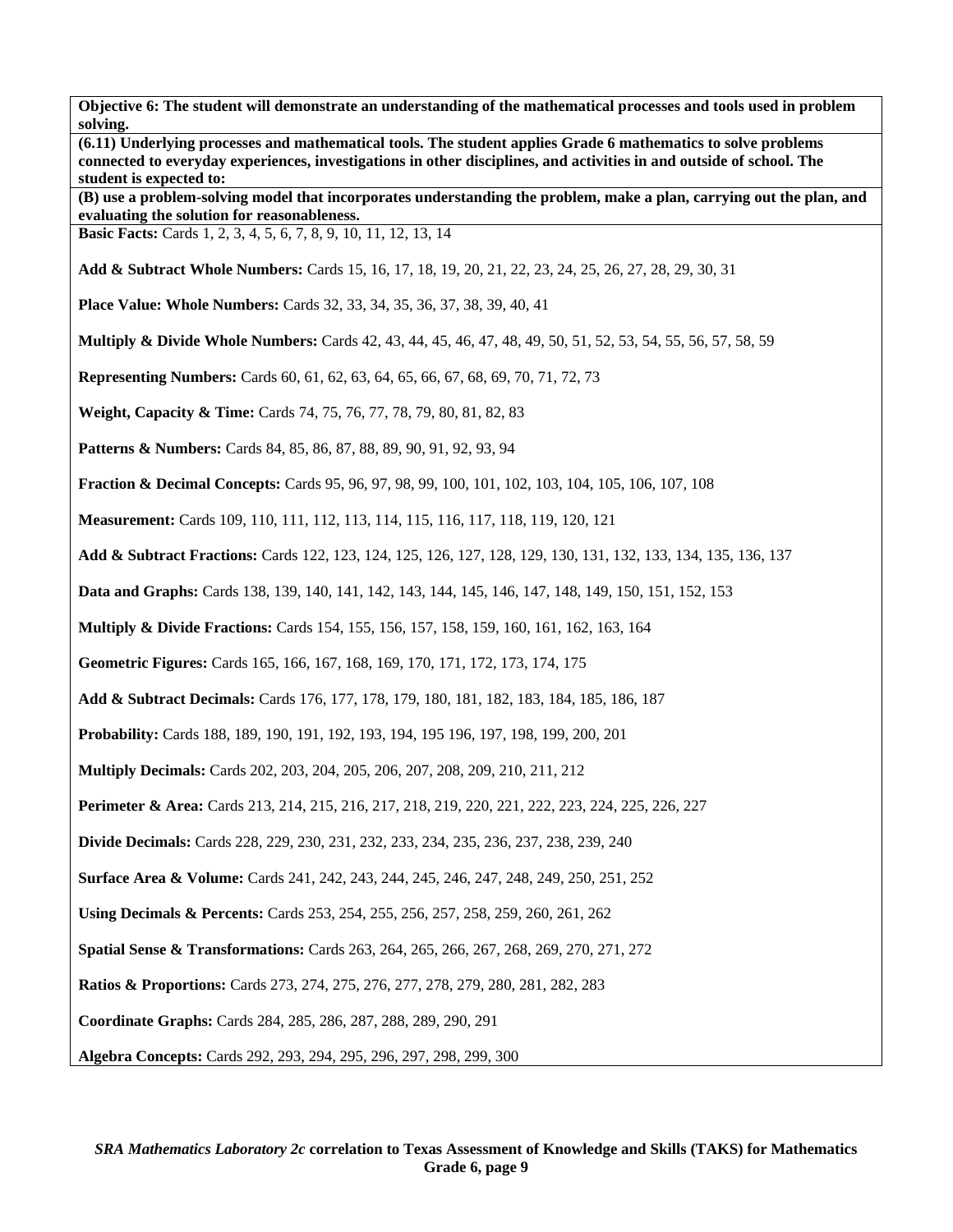**(6.11) Underlying processes and mathematical tools. The student applies Grade 6 mathematics to solve problems connected to everyday experiences, investigations in other disciplines, and activities in and outside of school. The student is expected to:** 

**(C) select or develop an appropriate problem-solving strategy, including drawing a picture, looking for a pattern, systematic guessing and checking, acting it out, making a table, working a simpler problem, or working backwards to solve a problem.** 

**Basic Facts:** Cards 1, 2, 3, 4, 5, 6, 7, 8, 9, 10, 11, 12, 13, 14

**Add & Subtract Whole Numbers:** Cards 15, 16, 17, 18, 19, 20, 21, 22, 23, 24, 25, 26, 27, 28, 29, 30, 31

**Place Value: Whole Numbers:** Cards 32, 33, 34, 35, 36, 37, 38, 39, 40, 41

**Multiply & Divide Whole Numbers:** Cards 42, 43, 44, 45, 46, 47, 48, 49, 50, 51, 52, 53, 54, 55, 56, 57, 58, 59

**Representing Numbers:** Cards 60, 61, 62, 63, 64, 65, 66, 67, 68, 69, 70, 71, 72, 73

**Weight, Capacity & Time:** Cards 74, 75, 76, 77, 78, 79, 80, 81, 82, 83

Patterns & Numbers: Cards 84, 85, 86, 87, 88, 89, 90, 91, 92, 93, 94

**Fraction & Decimal Concepts:** Cards 95, 96, 97, 98, 99, 100, 101, 102, 103, 104, 105, 106, 107, 108

**Measurement:** Cards 109, 110, 111, 112, 113, 114, 115, 116, 117, 118, 119, 120, 121

**Add & Subtract Fractions:** Cards 122, 123, 124, 125, 126, 127, 128, 129, 130, 131, 132, 133, 134, 135, 136, 137

**Data and Graphs:** Cards 138, 139, 140, 141, 142, 143, 144, 145, 146, 147, 148, 149, 150, 151, 152, 153

**Multiply & Divide Fractions:** Cards 154, 155, 156, 157, 158, 159, 160, 161, 162, 163, 164

**Geometric Figures:** Cards 165, 166, 167, 168, 169, 170, 171, 172, 173, 174, 175

**Add & Subtract Decimals:** Cards 176, 177, 178, 179, 180, 181, 182, 183, 184, 185, 186, 187

**Probability:** Cards 188, 189, 190, 191, 192, 193, 194, 195 196, 197, 198, 199, 200, 201

**Multiply Decimals:** Cards 202, 203, 204, 205, 206, 207, 208, 209, 210, 211, 212

**Perimeter & Area:** Cards 213, 214, 215, 216, 217, 218, 219, 220, 221, 222, 223, 224, 225, 226, 227

**Divide Decimals:** Cards 228, 229, 230, 231, 232, 233, 234, 235, 236, 237, 238, 239, 240

**Surface Area & Volume:** Cards 241, 242, 243, 244, 245, 246, 247, 248, 249, 250, 251, 252

**Using Decimals & Percents:** Cards 253, 254, 255, 256, 257, 258, 259, 260, 261, 262

**Spatial Sense & Transformations:** Cards 263, 264, 265, 266, 267, 268, 269, 270, 271, 272

**Ratios & Proportions:** Cards 273, 274, 275, 276, 277, 278, 279, 280, 281, 282, 283

**Coordinate Graphs:** Cards 284, 285, 286, 287, 288, 289, 290, 291

**Algebra Concepts:** Cards 292, 293, 294, 295, 296, 297, 298, 299, 300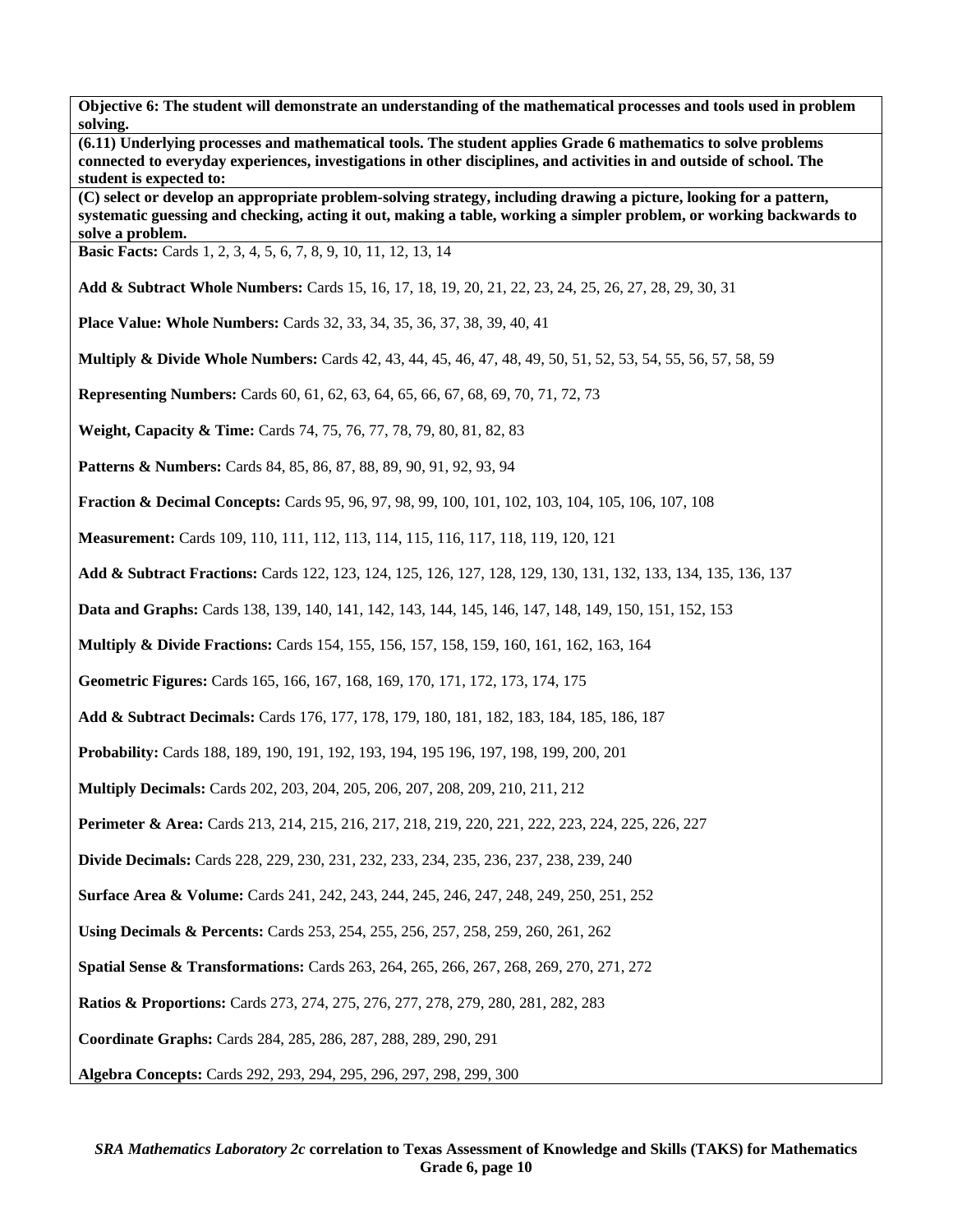**Objective 6: The student will demonstrate an understanding of the mathematical processes and tools used in problem solving. (6.12) Underlying processes and mathematical tools. The student communicates about Grade 6 mathematics through informal and mathematical language, representations, and models. The student is expected to: (A) communicate mathematical ideas using language, efficient tools, appropriate units, and graphical, numerical, physical, or algebraic mathematical models. Basic Facts:** Cards 1, 2, 3, 4, 5, 6, 7, 8, 9, 10, 11, 12, 13, 14 **Add & Subtract Whole Numbers:** Cards 15, 16, 17, 18, 19, 20, 21, 22, 23, 24, 25, 26, 27, 28, 29, 30, 31 **Place Value: Whole Numbers:** Cards 32, 33, 34, 35, 36, 37, 38, 39, 40, 41 **Multiply & Divide Whole Numbers:** Cards 42, 43, 44, 45, 46, 47, 48, 49, 50, 51, 52, 53, 54, 55, 56, 57, 58, 59 **Representing Numbers:** Cards 60, 61, 62, 63, 64, 65, 66, 67, 68, 69, 70, 71, 72, 73 **Weight, Capacity & Time:** Cards 74, 75, 76, 77, 78, 79, 80, 81, 82, 83 **Patterns & Numbers:** Cards 84, 85, 86, 87, 88, 89, 90, 91, 92, 93, 94 **Fraction & Decimal Concepts:** Cards 95, 96, 97, 98, 99, 100, 101, 102, 103, 104, 105, 106, 107, 108 **Measurement:** Cards 109, 110, 111, 112, 113, 114, 115, 116, 117, 118, 119, 120, 121 **Add & Subtract Fractions:** Cards 122, 123, 124, 125, 126, 127, 128, 129, 130, 131, 132, 133, 134, 135, 136, 137 **Data and Graphs:** Cards 138, 139, 140, 141, 142, 143, 144, 145, 146, 147, 148, 149, 150, 151, 152, 153 **Multiply & Divide Fractions:** Cards 154, 155, 156, 157, 158, 159, 160, 161, 162, 163, 164 **Geometric Figures:** Cards 165, 166, 167, 168, 169, 170, 171, 172, 173, 174, 175 **Add & Subtract Decimals:** Cards 176, 177, 178, 179, 180, 181, 182, 183, 184, 185, 186, 187 **Probability:** Cards 188, 189, 190, 191, 192, 193, 194, 195 196, 197, 198, 199, 200, 201 **Multiply Decimals:** Cards 202, 203, 204, 205, 206, 207, 208, 209, 210, 211, 212 **Perimeter & Area:** Cards 213, 214, 215, 216, 217, 218, 219, 220, 221, 222, 223, 224, 225, 226, 227 **Divide Decimals:** Cards 228, 229, 230, 231, 232, 233, 234, 235, 236, 237, 238, 239, 240 **Surface Area & Volume:** Cards 241, 242, 243, 244, 245, 246, 247, 248, 249, 250, 251, 252 **Using Decimals & Percents:** Cards 253, 254, 255, 256, 257, 258, 259, 260, 261, 262 **Spatial Sense & Transformations:** Cards 263, 264, 265, 266, 267, 268, 269, 270, 271, 272 **Ratios & Proportions:** Cards 273, 274, 275, 276, 277, 278, 279, 280, 281, 282, 283 **Coordinate Graphs:** Cards 284, 285, 286, 287, 288, 289, 290, 291 **Algebra Concepts:** Cards 292, 293, 294, 295, 296, 297, 298, 299, 300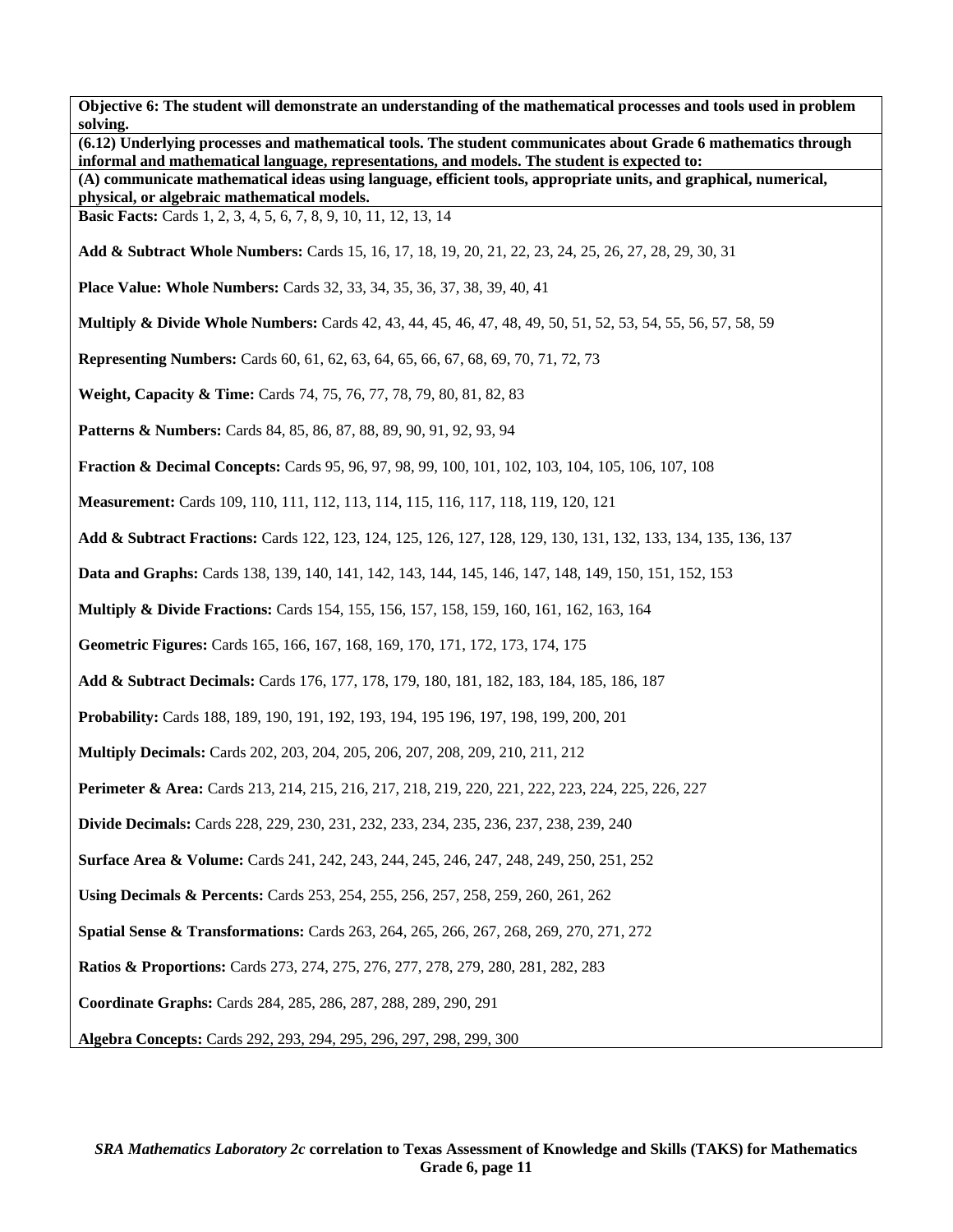| Objective 6: The student will demonstrate an understanding of the mathematical processes and tools used in problem                                                |
|-------------------------------------------------------------------------------------------------------------------------------------------------------------------|
| solving.                                                                                                                                                          |
| (6.13) Underlying processes and mathematical tools. The student uses logical reasoning to make conjectures and verify<br>conclusions. The student is expected to: |
| (A) make conjectures from patterns or sets of examples and nonexamples.                                                                                           |
| <b>Basic Facts:</b> Cards 3, 4, 7, 8, 9, 10, 11, 12, 13, 14                                                                                                       |
|                                                                                                                                                                   |
| Add & Subtract Whole Numbers: Card 26                                                                                                                             |
|                                                                                                                                                                   |
| Multiply & Divide Whole Numbers: Cards 42, 43, 44, 50, 51, 55                                                                                                     |
|                                                                                                                                                                   |
| <b>Representing Numbers: Cards 60, 61, 62</b>                                                                                                                     |
|                                                                                                                                                                   |
| <b>Patterns &amp; Numbers:</b> Cards 86, 87, 88, 89, 90                                                                                                           |
|                                                                                                                                                                   |
| Data and Graphs: Cards 149, 150                                                                                                                                   |
| <b>Multiply &amp; Divide Fractions: Card 159</b>                                                                                                                  |
|                                                                                                                                                                   |
| Geometric Figures: Cards 169, 171                                                                                                                                 |
|                                                                                                                                                                   |
| Probability: Cards 188, 189, 190, 191, 192, 193, 194, 195, 196, 197, 198, 199, 200, 201                                                                           |
|                                                                                                                                                                   |
| <b>Multiply Decimals:</b> Cards 202, 206, 207, 211, 212                                                                                                           |
|                                                                                                                                                                   |
| Divide Decimals: Cards 233, 234                                                                                                                                   |
|                                                                                                                                                                   |
| Ratios & Proportions: Card 274                                                                                                                                    |